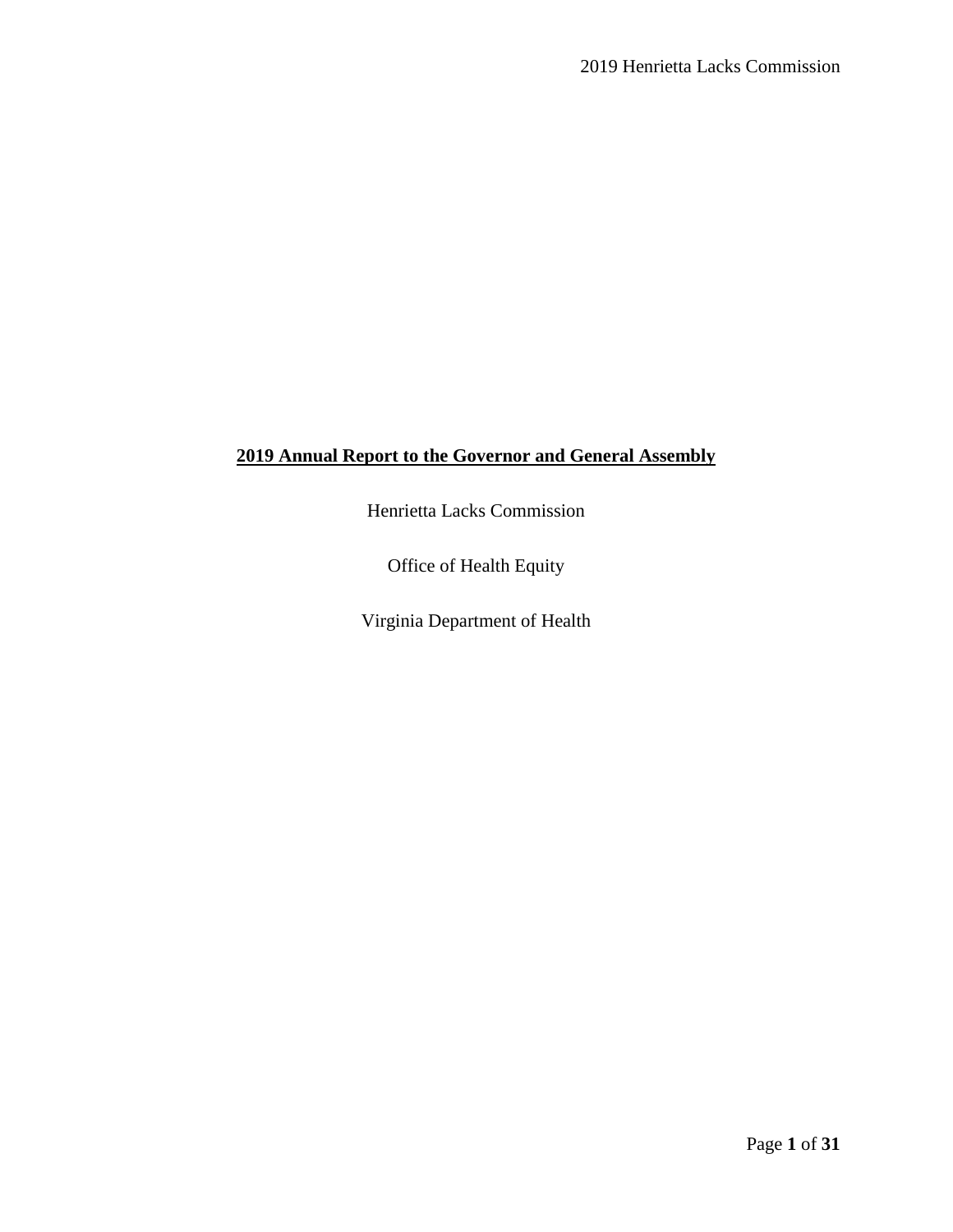# Table of Contents

| 267 |
|-----|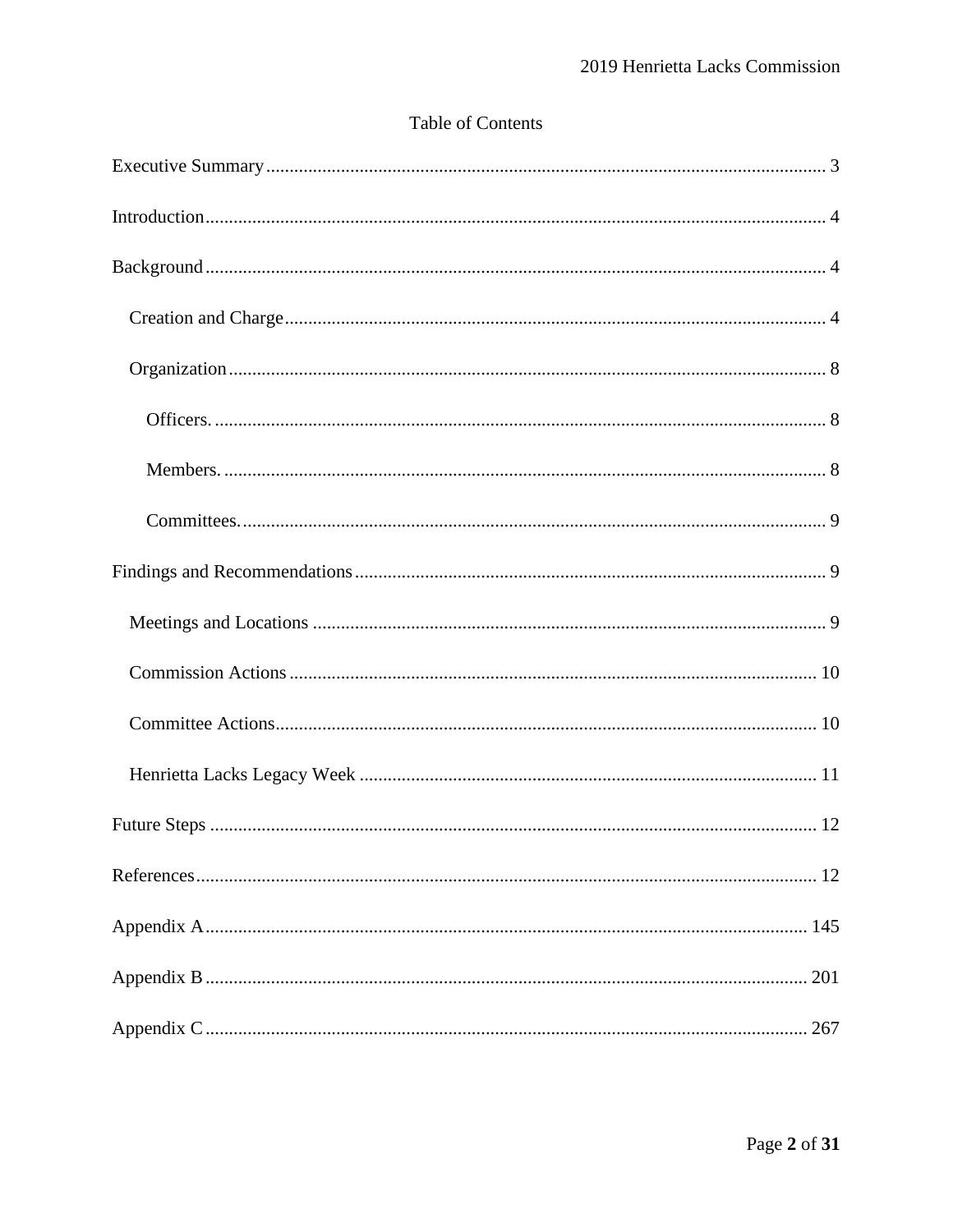#### **Executive Summary**

<span id="page-2-0"></span>This report for calendar year 2019 constitutes the annual report for the Henrietta Lacks Commission. It is submitted to the Virginia General Assembly and the Governor in accordance with § 2.2-2541.2 of the Code of Virginia. This report provides an overview of the Commission's activities for its second year towards accomplishing its requirements.

The Commission is comprised of nine members as defined in the foundational legislation and is administratively staffed by the Virginia Department of Health, Office of Health Equity. The Commission met four times in calendar year 2019. December meeting minutes are not included in the 2019 Annual Report as they have not been approved by the Commission. December 2019 meeting minutes will be included in the 2020 calendar year annual report.

In this calendar year, the Commission completed and approved its by-laws, developed communication strategies, and identified the proper professional organizations and persons to provide advisement in the development of the Henrietta Lacks Life Sciences Center.

Following each meeting of the Commission, detailed written minutes were prepared and posted in accordance with § 2.2-3707 of the Code of Virginia. Further details beyond this report can be obtained from those minutes, made publicly available through the Commonwealth Calendar. All meetings were conducted pursuant to notice, as required by § 2.2-3707 of the Code of Virginia.

This report constitutes the annual report for publication as required by § 2.2-2541, subsection two of the Code of Virginia.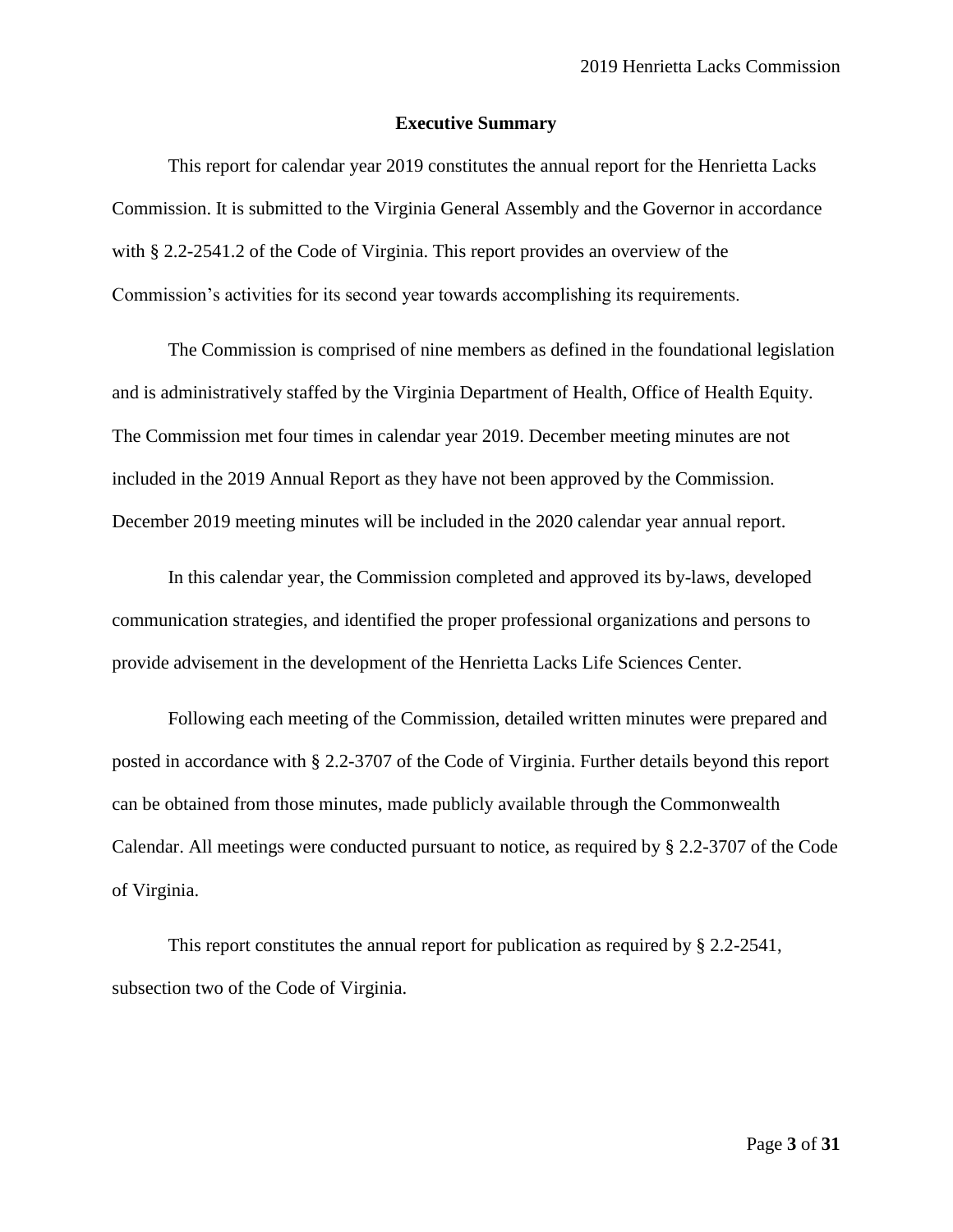#### **Introduction**

<span id="page-3-0"></span>As reflected in the 2018 Henrietta Lacks Commission Annual Report (Walker, 2018), the Henrietta Lacks Commission was established in 2018 as an advisory committee to sustain the legacy of Henrietta Lacks and develop the Henrietta Lacks Life Sciences Center. While still in its infancy, the Henrietta Lacks Commission has received a considerable amount of press coverage for its mission and the events held in its name during the 2018 Henrietta Lacks Legacy Week from September 23<sup>rd</sup> through 29<sup>th</sup> (Office of Health Equity, 2018). The Henrietta Lacks Commission will continue its efforts and strive to both honor the legacy of Mrs. Lacks while developing the infrastructure required to build a life sciences facility that focuses on bioethics, cancer research, and biomedical research until its sunset of July 1, 2021.

#### **Background**

#### <span id="page-3-2"></span><span id="page-3-1"></span>**Creation and Charge**

On March 30, 2018, Governor Ralph Northam amended § 2.2.-2101 of the Code of Virginia by adding Chapter 25 of Title 2.2 an article numbered 10 that established the Henrietta Lacks Commission pursuant to House Bill 1415, introduced by Delegate James Edmunds, II and Senate Bill 171, introduced by Senator William Stanley, Jr. The General Assembly enacted the legislation on March 9, 2018 requesting the creation of a commission "to sustain the legacy of the life-changing contribution of Henrietta Lacks to medical science by advancing cancer research and treatment through the creation of a biomedical research and data center." From its inception, the Commission has worked diligently to develop the foundation required for the success of the tasks set before them.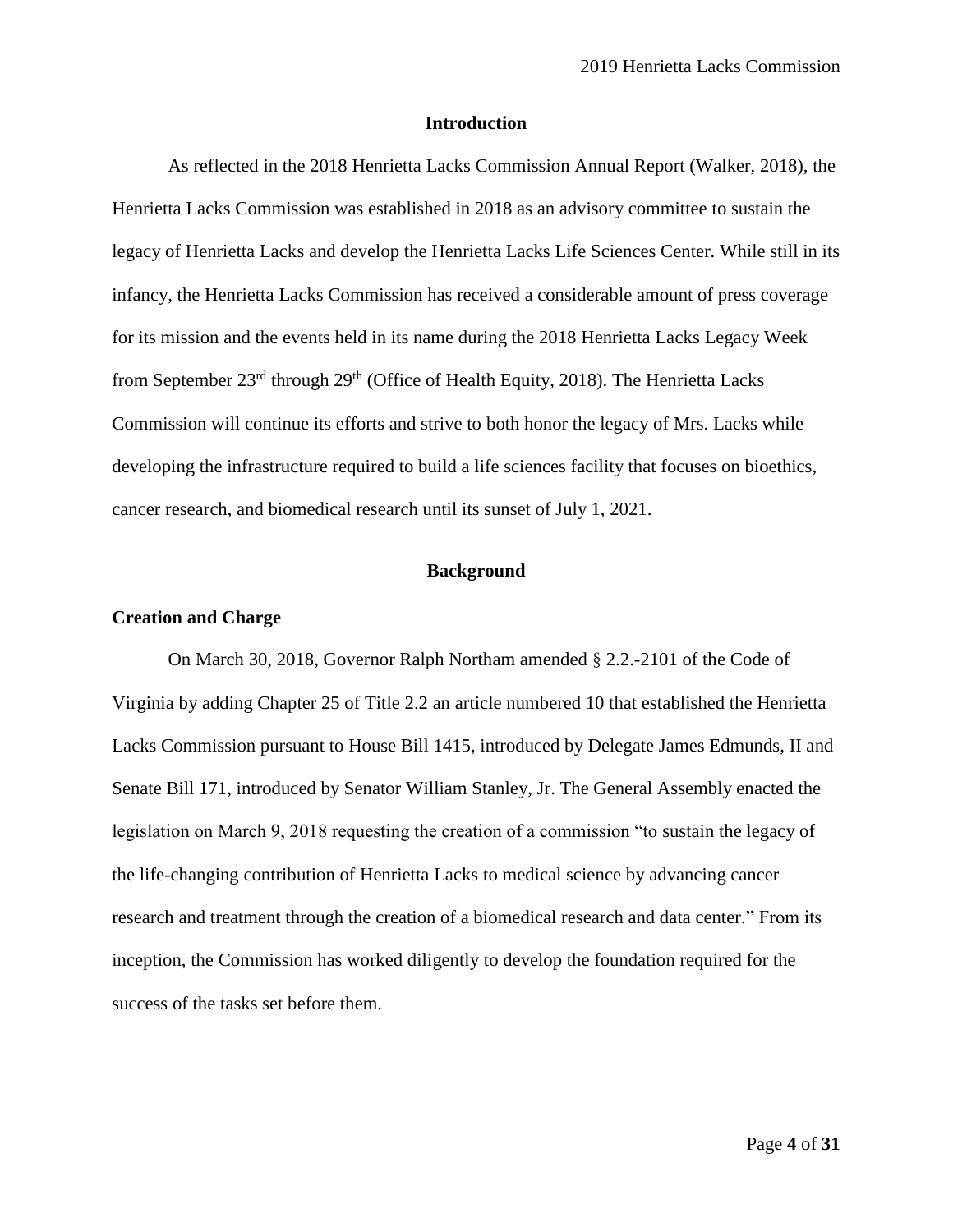The charge of the Commission, as stated in the foundational legislation, is the following:

*§ 2.2-2537. Henrietta Lacks Commission; purpose.*

*The Henrietta Lacks Commission (the Commission) is established as an advisory commission in the executive branch of state government. The purpose of the Commission is to sustain the legacy of the life-changing contribution of Henrietta Lacks to medical science by advancing cancer research and treatment through the creation of a biomedical research and data center.*

*§ 2.2-2538. Membership; terms; vacancies; chairman and vice-chairman.*

*A. The Commission shall consist of nine members that include two legislative members, three nonlegislative citizen members, and four ex officio members. Members shall be appointed as follows: (i) one member of the House of Delegates to be appointed by the Speaker of the House of Delegates in accordance with the principles of proportional representation contained in the Rules of the House of Delegates; (ii) one member of the Senate to be appointed by the Senate Committee on Rules; and (iii) one nonlegislative citizen member who is a member of the extended family of Henrietta Lacks, one nonlegislative citizen member who is a member of the Board of Directors of the Henrietta Lacks Legacy Group, and one nonlegislative citizen member who is a member of the Halifax County Industrial Development Authority to be appointed by the Governor. The mayor of the Town of South Boston, the chair of the Board of Supervisors of Halifax County, the Executive Director of the Southern Virginia Higher Education Center, and the Executive Director of the Halifax County Industrial Development Authority, or their*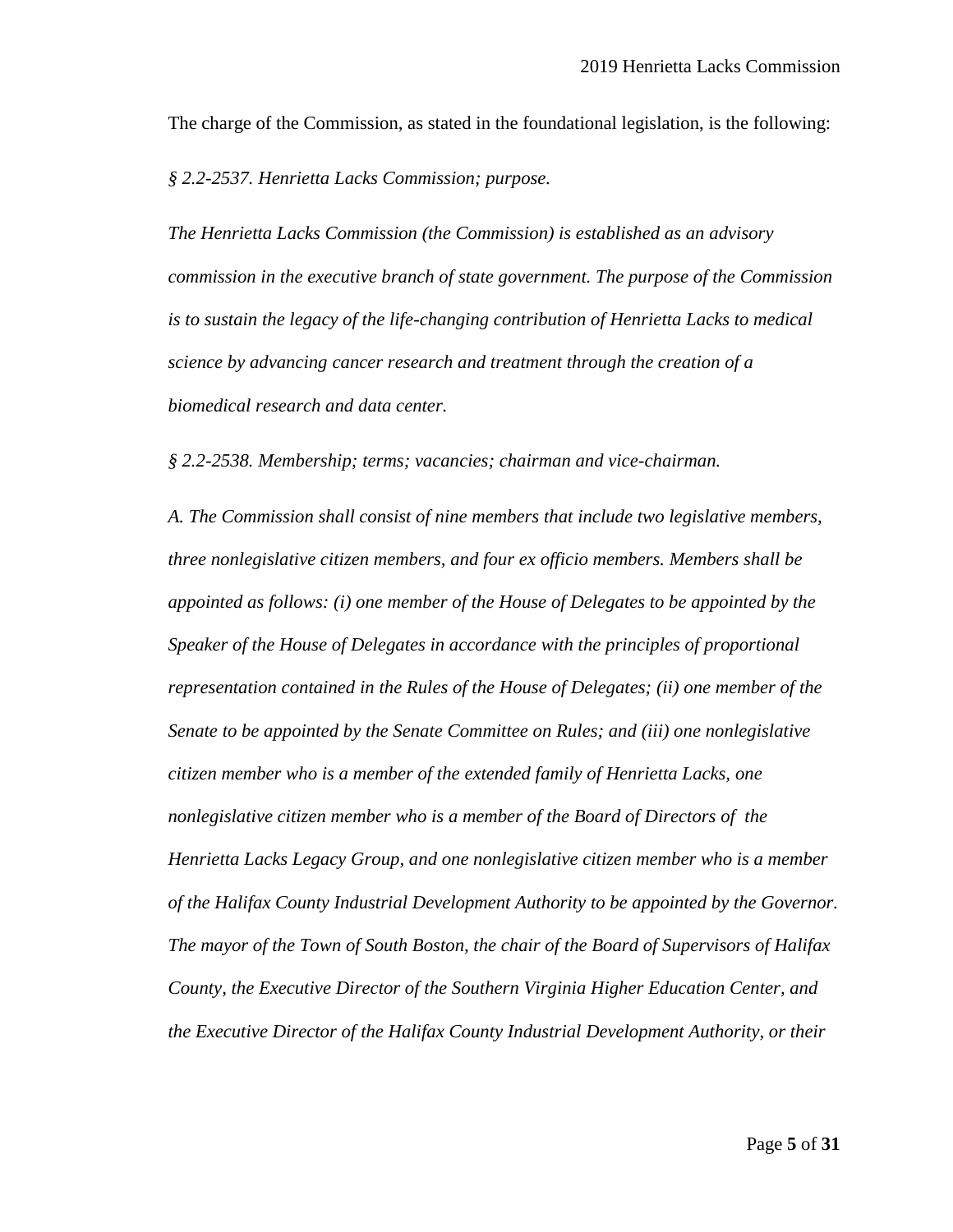*designees, shall serve ex officio with voting privileges. Nonlegislative citizen members of the Commission shall be citizens of the Commonwealth.*

*B. Legislative members and ex officio members of the Commission shall serve terms coincident with their terms of office. Nonlegislative citizen members shall be appointed for a term of two years. Appointments to fill vacancies, other than by expiration of a term, shall be for the unexpired terms. Legislative members and nonlegislative citizen members may be reappointed. However, no nonlegislative citizen member shall serve more than four consecutive two-year terms. The remainder of any term to which a member is appointed to fill a vacancy shall not constitute a term in determining the member's eligibility for reappointment. Vacancies shall be filled in the same manner as the original appointments.*

*C. The Commission shall elect a chairman and vice-chairman from among its membership.*

*§ 2.2-2539. Quorum; meetings; voting on recommendations*

*A majority of the members shall constitute a quorum. The meetings of the Commission shall be held at the call of the chairman or whenever a majority of the members so request.*

*§ 2.2-2540. Compensation; expenses.*

*Legislative members of the Commission shall receive such compensation as provided in § 30-19.12. Nonlegislative citizen members shall not receive compensation. All members shall be reimbursed for reasonable and necessary expenses incurred in the performance of their duties as provided in §§ 2.2-2813 and 2.2-2825. Compensation to members of the*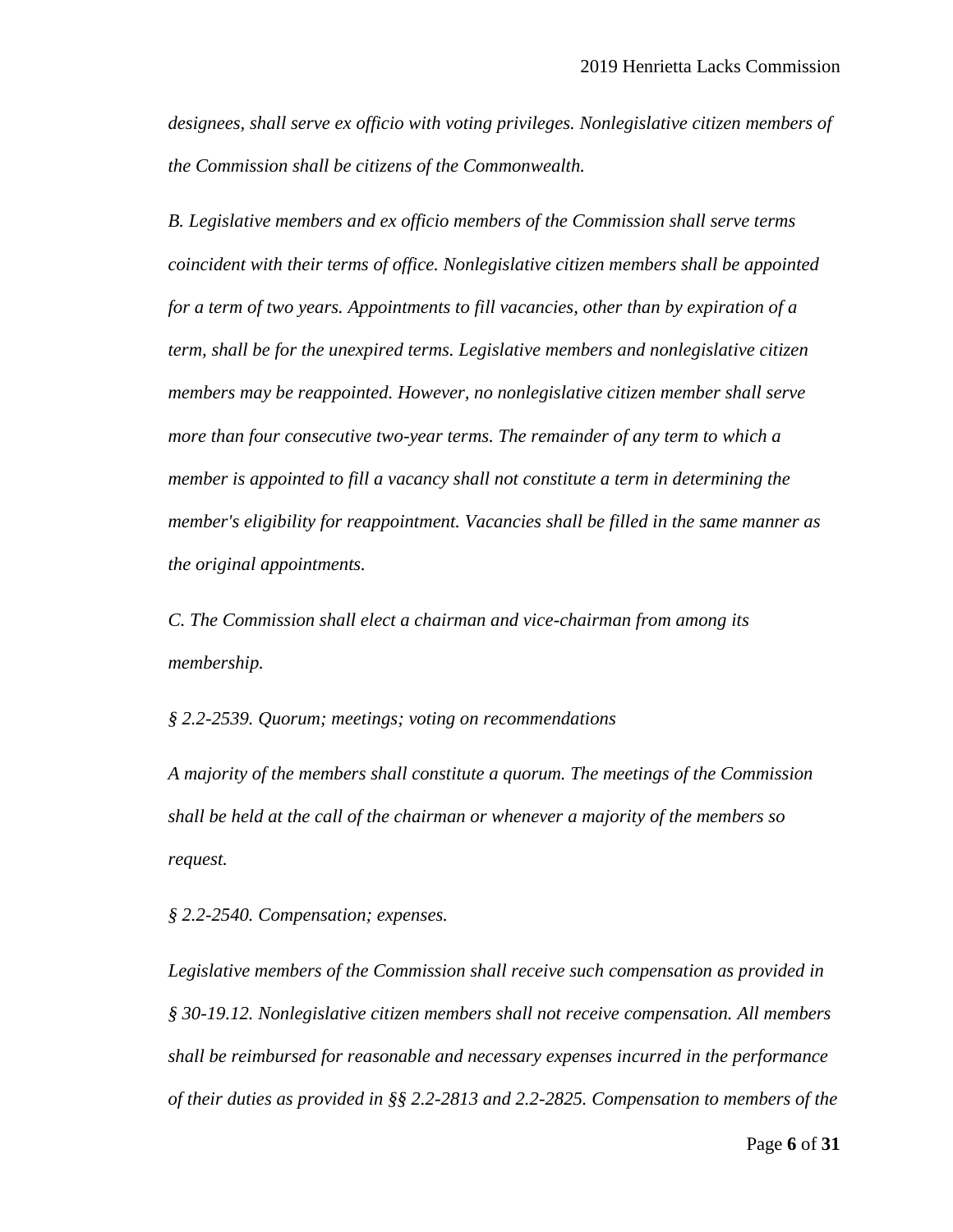*General Assembly for attendance at official meetings of the Commission shall be paid by the offices of the Clerk of the House of Delegates or Clerk of the Senate, as applicable. Reimbursement for the reasonable and necessary expenses of nonlegislative citizen members of the Commission shall be paid by the Halifax County Industrial Development Authority.*

*§ 2.2-2541. Powers and duties of the Commission.*

*The Commission shall have the power and duty to:*

- *1. Establish a public-private partnership to create the Henrietta Lacks Life Sciences Center as a cancer research and treatment center located in Halifax County and designed to (i) transform and accelerate cancer research and treatment through the use of biodata tools, (ii) provide tailored cancer treatment medicine to an underserved portion of rural Southside Virginia, and (iii) incubate new biotech businesses across the Southside Virginia region; and*
- *2. Submit to the Governor and the General Assembly an annual report for publication as a report document as provided in the procedures of the Division of Legislative Automated Systems for the processing of legislative documents and reports. The chairman of the Commission shall submit to the Governor and the General Assembly an annual executive summary of the interim activity and work of the Commission no later than the first day of each regular session of the General Assembly. The executive summary shall be submitted for publication as a report document as provided in the procedures of the Division of Legislative Automated Systems for the processing of legislative documents and reports and shall be posted on the General Assembly's website.*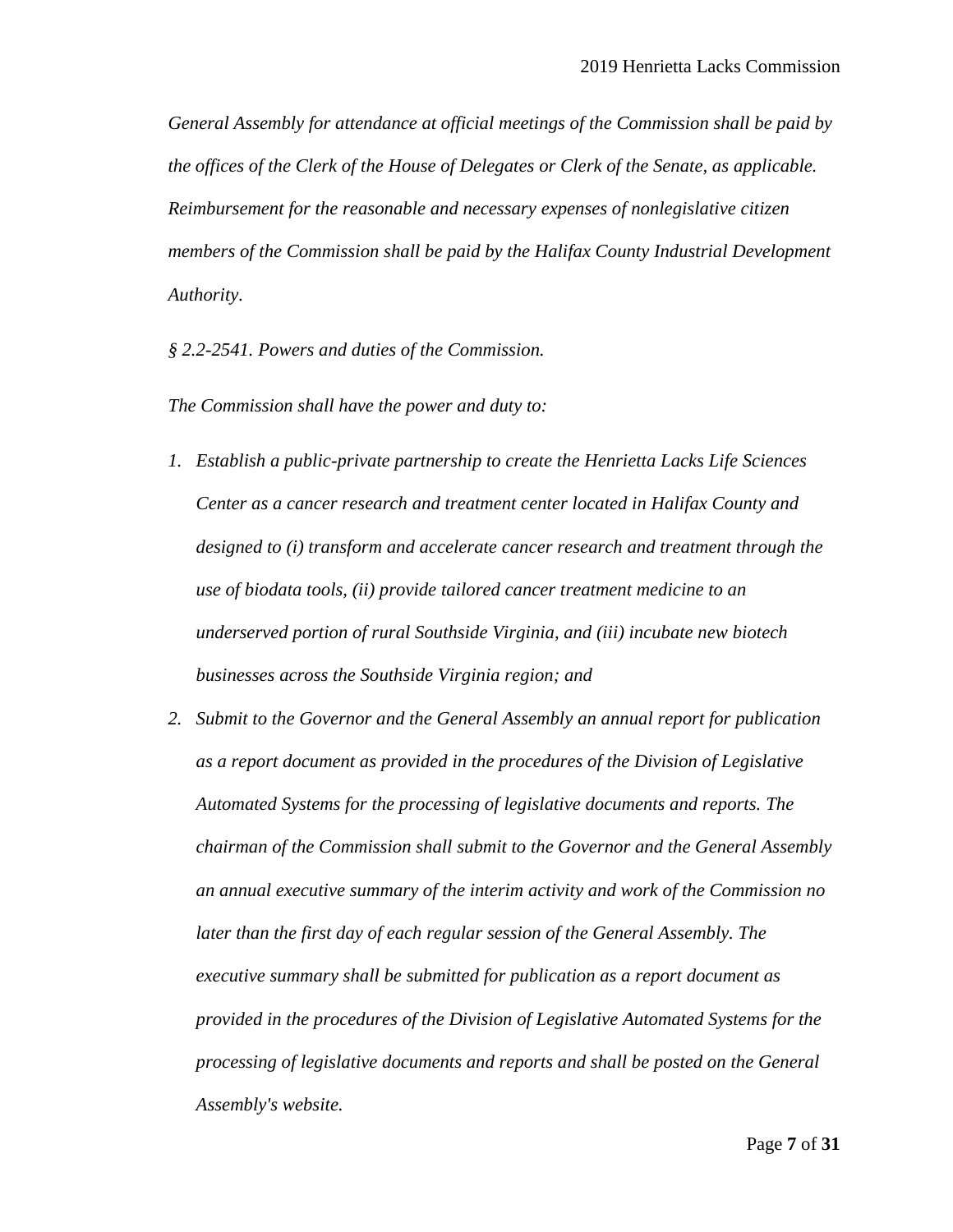*§ 2.2-2542. Staffing; cooperation of agencies of state and local governments.*

*The Department of Health shall provide staff support to the Commission. Every department, division, board, bureau, commission, authority, or political subdivision of the Commonwealth shall cooperate with, and provide assistance to, the Commission, upon request.*

*§ 2.2-2543. Sunset.*

*This article shall expire on July 1, 2021.*

#### <span id="page-7-0"></span>**Organization**

As defined in the foundational legislation referenced above, §§ 2.2-2538 and 2.2-2542, the Henrietta Lacks Commission is designed to be comprised of nine members including two legislative members, three non-legislative members, and four ex officio members. The Commission is provided administrative staff support by the Virginia Department of Health, assigned to the Office of Health Equity.

<span id="page-7-1"></span>**Officers.** Mattie Cowan assumed the Henrietta Lacks Commission Chair position during elections held on September 26, 2018 consistent with the Henrietta Lacks Commission by-laws and § 2.2-2538-C. Dr. Nettie Simon-Owens was elected to serve as the Henrietta Lacks Commission Vice-Chair on September 26, 2018.

#### <span id="page-7-2"></span>**Members.**

A list of current members is provided below:

- Mattie Cowman, Chair
- Dr. Nettie Simon-Owens, Vice Chair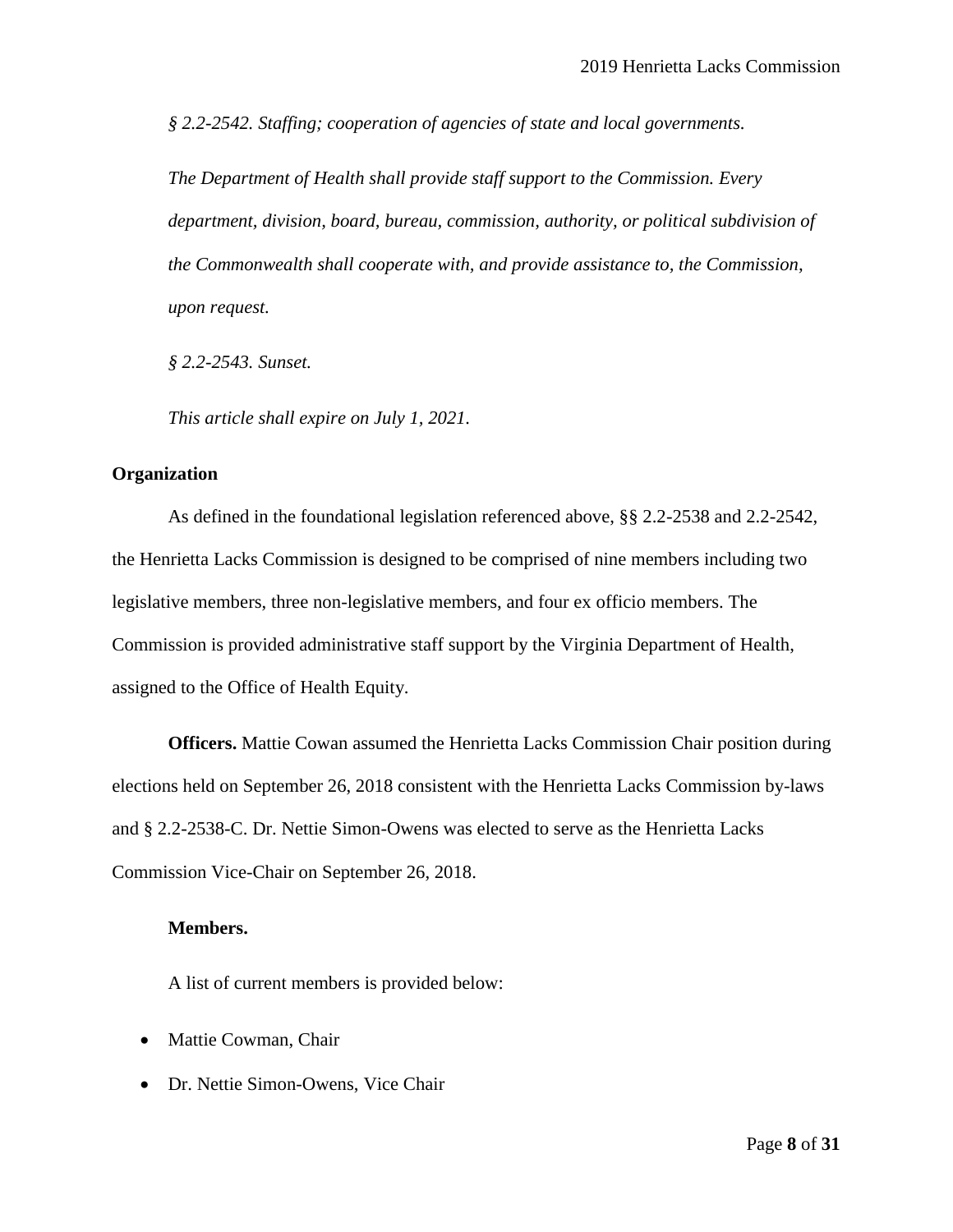- Delegate James Edmunds, II
- Senator William Stanley, Jr.
- Brian Brown
- Dr. Adele Newson-Horst
- Jeri Lacks-Whye
- Jason Studley
- The Honorable Edward Owens

<span id="page-8-0"></span>**Committees.** The Commission assessed the work set before them by the General Assembly and developed Committees in order to expedite task completion. Commissioner Newson-Horst oversees the Communications Committee. Commissioners Owens & Studley oversee the Legal and Funding Committee. There is no functional Henrietta Lacks Advisory Council. However, Commissioners Cowan, Simon-Owens, and Edmunds oversee the Resource Committee. Other ad hoc committees will be developed as need arises.

#### **Findings and Recommendations**

#### <span id="page-8-2"></span><span id="page-8-1"></span>**Meetings and Locations**

All 2019 Henrietta Lacks Commission meetings took place at the Halifax County Industrial Development Authority. The first meeting of 2019 took place on March 19, 2019, with seven of nine Commission members present. The second meeting took place on June 26, 2019, with six of nine members present. The third meeting took place on September 23, 2019, with five of nine members present. A fourth meeting took place on December 18, 2019, with five out of nine members present.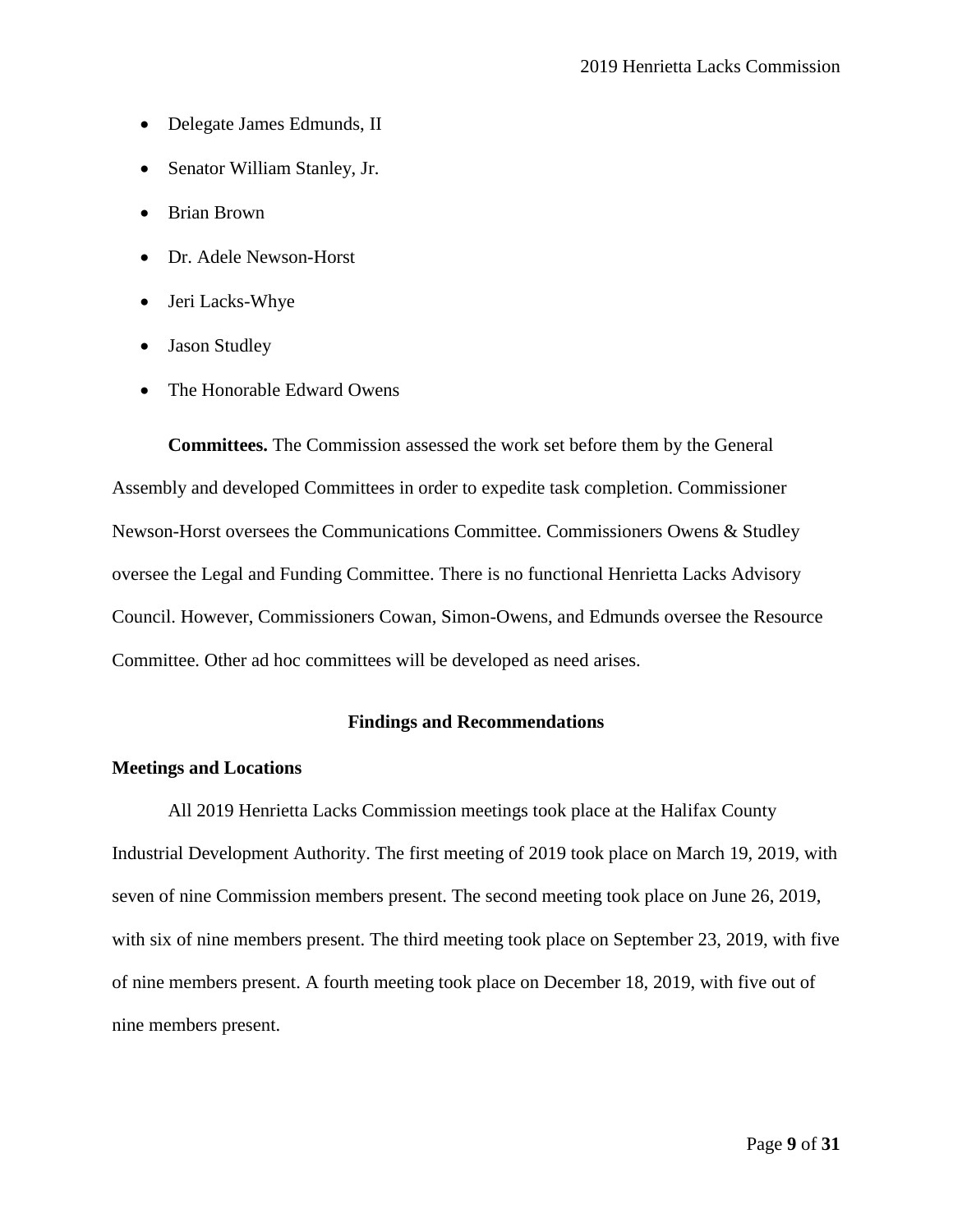#### <span id="page-9-0"></span>**Commission Actions**

The Commission remains active in pursuit of its mission by utilizing committees to conduct foundational research to ensure project success. The committees focus on communications, legal and funding issues, and the development of a contact list of subjectmatter experts. In addition, the Commission has agreed upon and created the Commission By-Laws.

#### <span id="page-9-1"></span>**Committee Actions**

The Communications Committee has completed worked on the Henrietta Lacks Commission website, from domain name options agreed on by the Commission in 2018 (Walker, 2018a, p. 14-15). The Henrietta Lacks Commission website is now live and can be found at [https://henriettalackscommission.com/.](https://henriettalackscommission.com/) The elevator speech, agreed upon in 2018 by the Communications Committee has been in continuous use in both informational pitches by Commissioners and Commission supporters (Smith, 2019b, p. 4). They have also made significant headway on the plan development for the Henrietta Lacks 100<sup>th</sup> Birthday Celebration, expected to take place in October, 2020, in the Commonwealth of Virginia.

The Legal and Funding Committee continues to address the structural issues of the Commission as it relates to securing funding. The Resource Committee continues to brainstorm the key areas of expertise that would be beneficial in providing oversight for project progression (Walker, 2018a, p. 12). The Committee has worked on establishing a 501c3 and are continuing to looking into additional funding options (Smith, 2019c, p. 4).

#### **Henrietta Lacks Advisory Council/Resource Committee**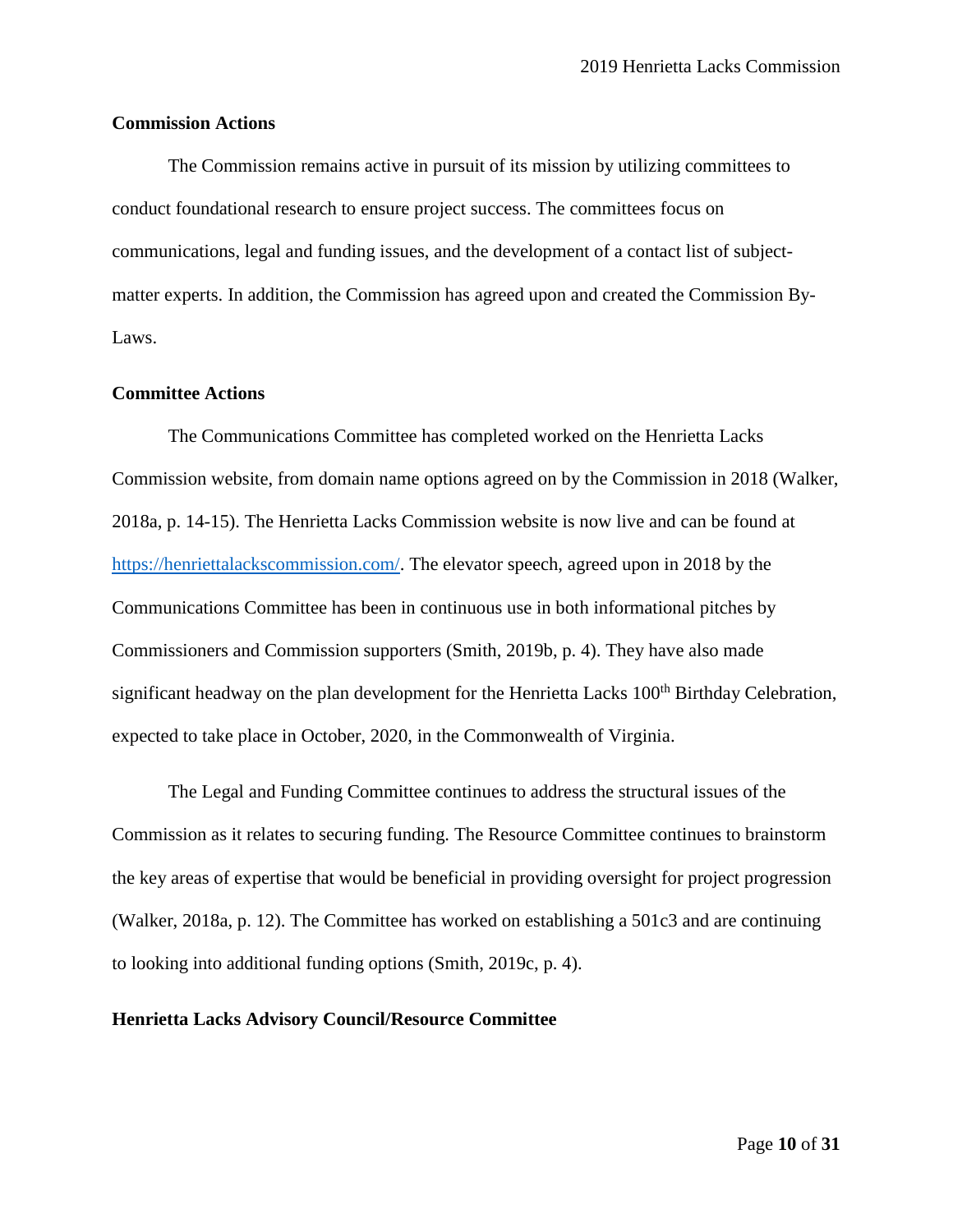Due to the Code of Virginia's meeting requirements, The Henrietta Lacks Commission was unable to have an advisory council in 2019. Instead, the Commission decided to speak oneon-one with subject-matter experts for advisement on Commission matters. These alternative one-on-one interactions with subject-matter experts fulfill the purpose of the Henrietta Lacks Advisory Council as originally conceived and are facilitated by the leadership of the Resource Committee.

#### <span id="page-10-0"></span>**Henrietta Lacks Legacy Week**

For the year of 2019, the Commission agreed to postpone the Henrietta Lacks Legacy Week until the year 2020. The 2020 Henrietta Lacks Legacy Week will now be combined with the Henrietta Lacks 100<sup>th</sup> Birthday Celebration. This event will remain as a seven-day period. During this seven-day period, seven (7) events are being planned to take place. The week will begin with a worship service at Henrietta Lacks' church home, St. Matthew Baptist Church of Clover in Clover, Virginia. Throughout the remainder of the week, the Commission is planning to complete a Week of Service, which will consist of regional, morning-long, volunteer service activities. Following these activities, the Commission will host luncheons, where activities of the Commission are expected to be discussed. The end of the Henrietta Lacks 100th Birthday Celebration Week will consist of a banquet, expected to be hosted at The Prizery, in South Boston, VA. Plans for the end-of-week banquet are to share the story of Henrietta Lacks, and honor three (3) local individuals who have benefited from the treatments developed from the HeLa Cells. The final plan for this seven-day period will be to host a Remote Area Medical (RAM) Clinic Day in Halifax, VA. All proposals on the Henrietta Lacks 100th Birthday Celebration Week are expected to be reviewed at the December 18, 2019 quarterly meeting.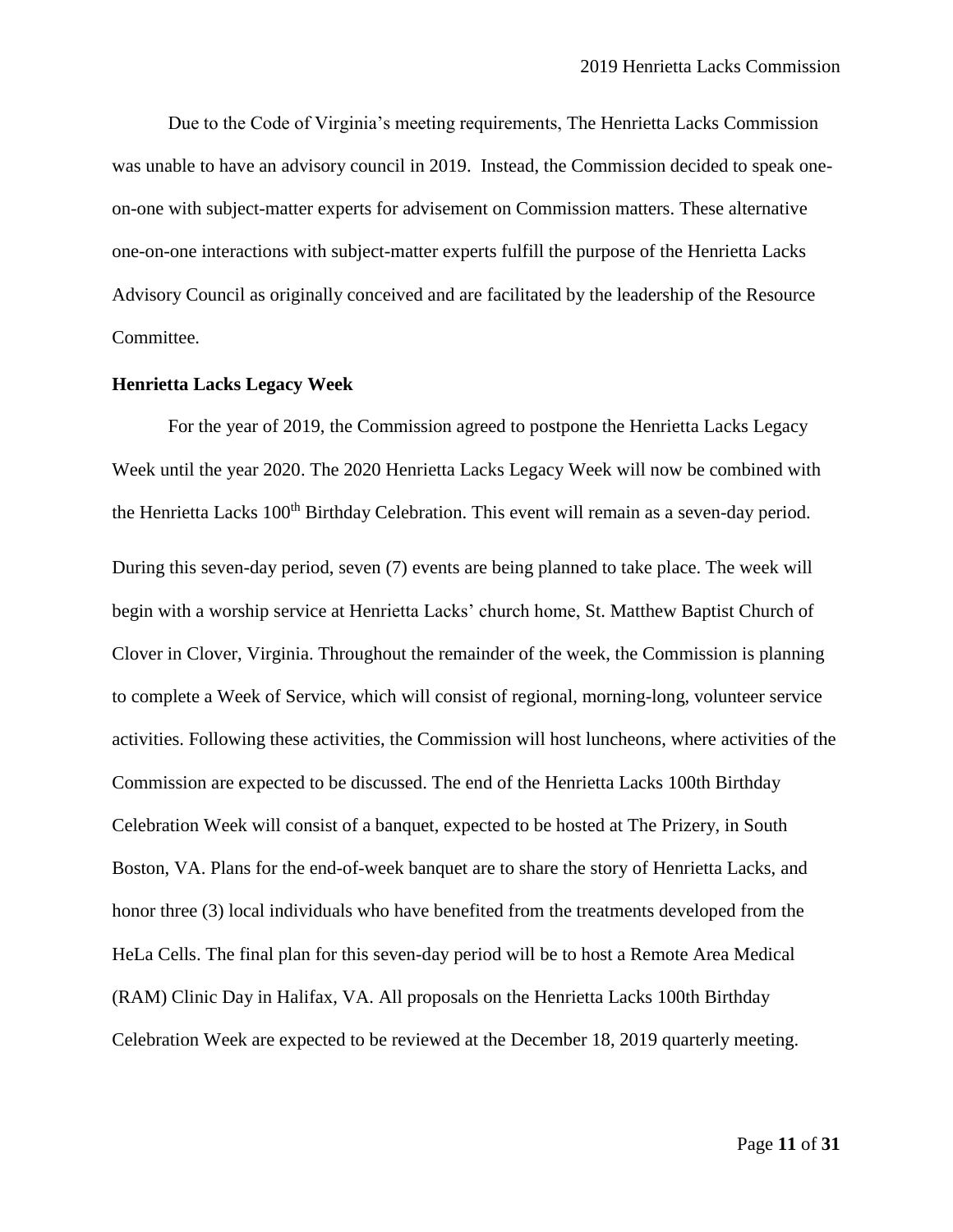#### **Future Steps**

<span id="page-11-0"></span>The Office of Health Equity is currently working on filling the administrative support role to work within the Halifax area to provide direct support to the Commission. A job description was drafted and agreed upon by the Chair and Vice Chair. The initial contractor search did not result in a hire. However, both the Commission and the Office of Health Equity stand firm in the need to hire a dedicated administrative support person who would provide necessary assistance to the Commission in its endeavors, as it moves forward through this execution phase.

#### **References**

- <span id="page-11-1"></span>Dean, K. (Producer), & Wolfe, G. (Director). (2017). *The Immortal Life of Henrietta Lacks* [Motion Picture]. USA: HBO Films.
- Lavin, A. (2019, December 5). "Re: Request for Completion: *Henrietta Lacks Commission Advisory Committee Meeting.*" Email correspondence to Jasmine Smith, December 5, 2019.
- Office of Health Equity, (2018). Henrietta Lacks Legacy Week. Retrieved January 6, 2020 from http://www.vdh.virginia.gov/health-equity/henrietta-lacks-legacy-week/
- Smith, J. (2019b, June 10) *Henrietta Lacks Commission Minutes, June 26, 2019* [Meeting minutes]. Retrieved December 17, 2019 from https://commonwealthcalendar.virginia.gov/Event/Details/14030
- Smith, J. (2019c, September 07). *Henrietta Lacks Commission Minutes, September 23, 2019*  [Meeting minutes]. Retrieved December 17, 2019 from https://commonwealthcalendar.virginia.gov/Event/Details/14849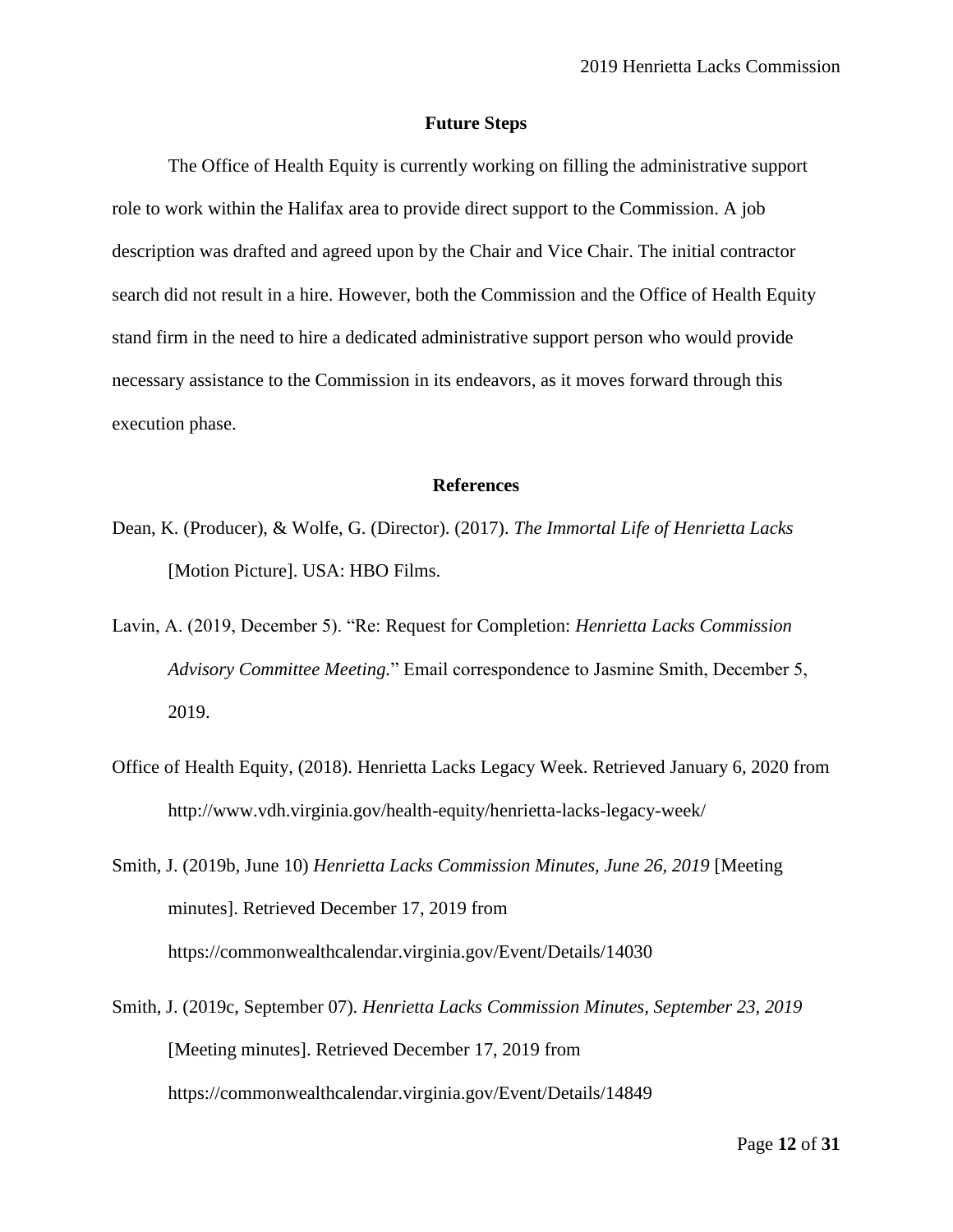- Virginia's Legislative Information System. (2018a, March 30). 2018 Session; Chapter 705. Retrieved November 21, 2018, from https://lis.virginia.gov/cgi-bin/legp604.exe?181 ful CHAP0705
- Virginia's Legislative Information System. (2018b, March 30). HB 1415 Henrietta Lacks Commission; established. Retrieved November 21, 2018, from https://lis.virginia.gov/cgibin/legp604.exe?181 sum HB1415
- Virginia's Legislative Information System. (2018c, March 23). SB 171 Henrietta Lacks Commission; established. Retrieved November 21, 2018, from https://lis.virginia.gov/cgibin/legp604.exe?181 sum SB171

Walker, K. (2018, February 20). *Henrietta Lacks Commission Annual Report.*

- Walker, K. (2018, November 15). *Henrietta Lacks Commission Minutes, September 26-27, 2018* [Meeting minutes]. Retrieved November 20, 2018, from https://commonwealthcalendar.virginia.gov/Event/Details/11335
- <span id="page-12-0"></span>Walker, K. (2019a, March 25). *Henrietta Lacks Commission Minutes, March 19, 2019* [Meeting minutes]. Retrieved December 17, 2019 from https://commonwealthcalendar.virginia.gov/Event/Details/13134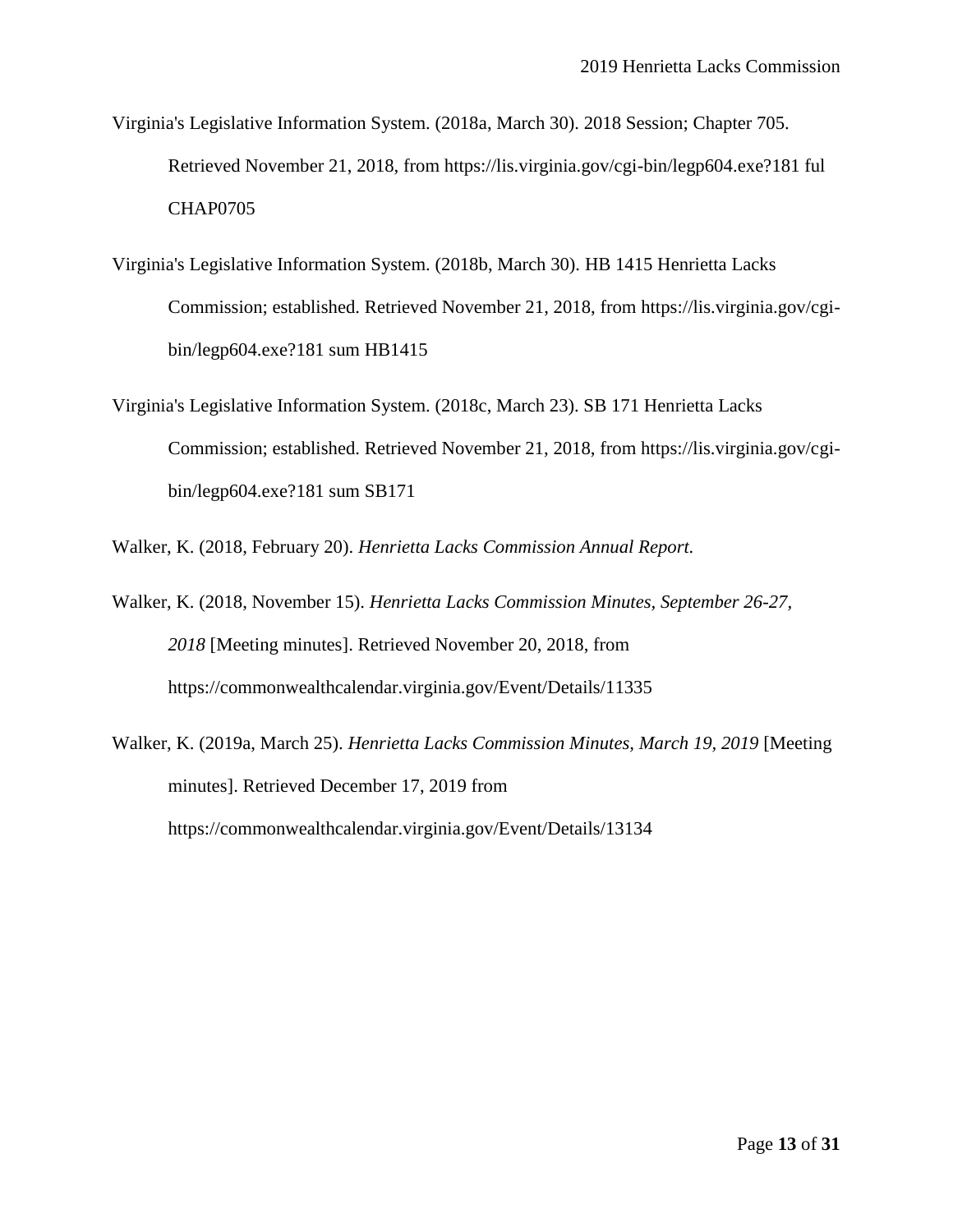## **Appendix A**

#### **Henrietta Lacks Commission Minutes Tuesday, March 19, 2019 – 12:00 p.m. Halifax Industrial Development Authority 1100 Confroy Dr, South Boston, Virginia 24592**

**Members present:** Mattie Cowan, Dr. Nettie Simon-Owens, Jeri Lacks-Whye, Jason Studley, Dr. Adele Newson-Horst, Kristy Johnson, and Ed Owens

**Members absent:** Del. James Edmunds, Sen. Bill Stanley

**VDH staff present:** Dr. Lauren Powell, Director of the Office of Health Equity; Kira Walker, Social Epidemiology Data Analyst

**Others present:** Servant Courtney Speed, President of the Henrietta Lacks Legacy Group; Reverend Alfred Chandler, Pastor of St. Matthew Baptist Church of Clover; Ashley Hodge, Reporter for The Gazette Virginian; Richard Crouse, and Assistant to Sen. Stanley.

#### **Call to Order**

Ms. Cowan, hereafter, "the Chair" called meeting of the Henrietta Lacks Commission, hereafter, "Commission", to order at 12:00 p.m.

#### **Determination of Quorum**

A quorum was confirmed with seven of nine members present.

#### **Approval of Agenda**

The agenda was approved as-is unanimously by a voice vote, motioned by Dr. Newson-Horst and seconded by Dr. Simon-Owens.

#### **New Appointments**

The Chair advised that designee Matt Leonard informed the Chair of his inability to serve on the Henrietta Lacks Commission. Mr. Leonard was a designee for the Executive Director of the Halifax County Industrial Development Authority. Kristy Johnson, Interim Executive Director of the Halifax County Industrial Development Authority, will fill the open seat on the Commission until such time as a new Executive Director is named to the Halifax County Industrial Development Authority.

#### *Action Items:*

*ACTION: Staff will update contact roster to reflect this change*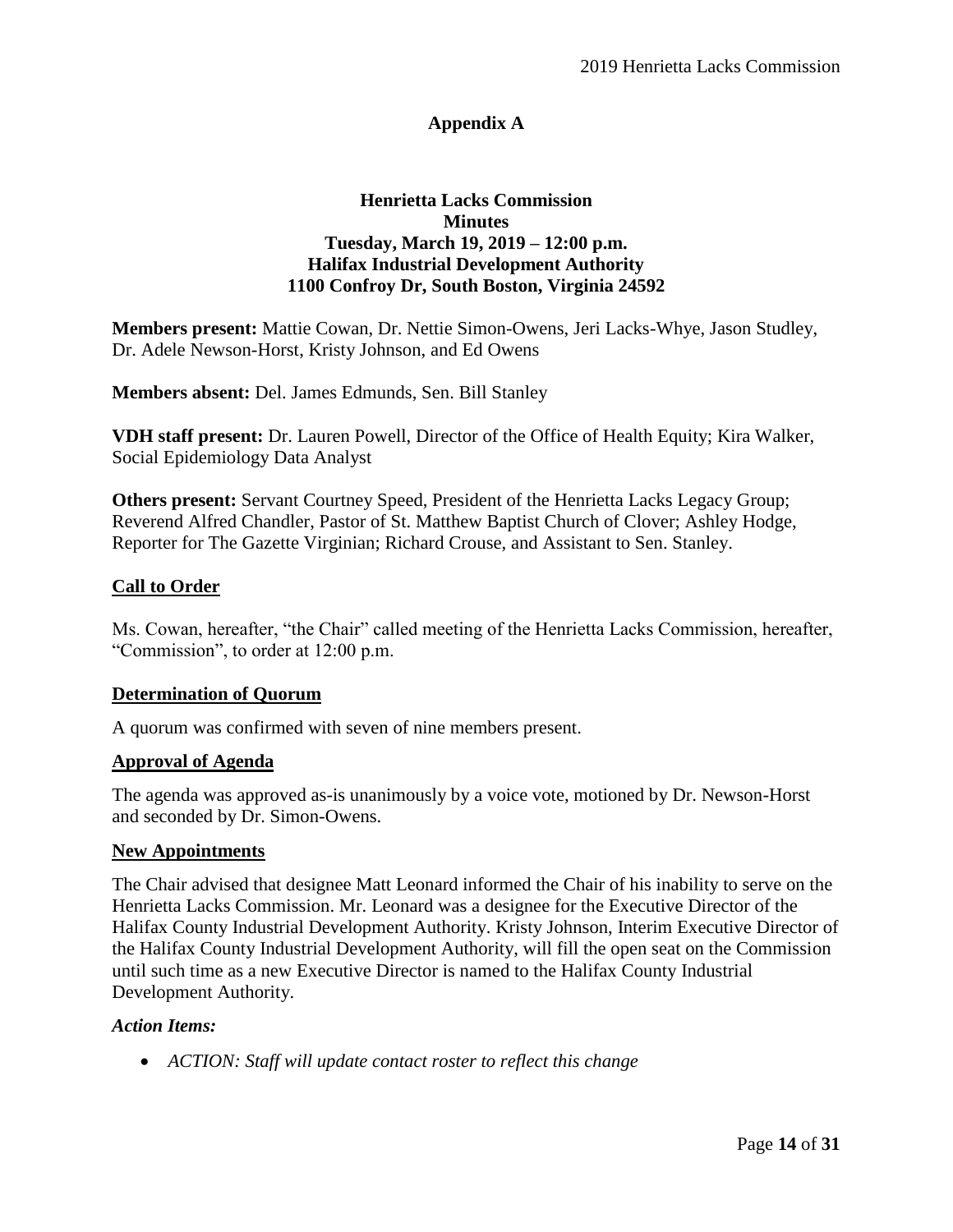#### **Approval of December Draft Minutes**

The draft minutes from the December 19, 2018 meeting were approved as-is by a unanimous voice vote, motioned by Dr. Newson-Horst and seconded by Ed Owens.

#### *Action Items:*

 *ACTION: Staff will reformat draft minutes for final posting. Staff will post final minutes to Commonwealth Calendar and the VDH Commissioner's Meetings Calendar.* 

#### **Report Back on 2019 Second Conference on Bioethics Issues in Minority Health**

Dr. Lauren Powell reported that she and Matt Leonard, attended the 2019 Second Conference on Bioethics Issues in Minority Health, hosted by Morehouse School of Medicine/Tuskegee University/University of Alabama at Birmingham Comprehensive Cancer Center Partnership. The event took place January 23-25, 2019 in Opelika, Alabama.

The conference organizers accepted an abstract put forth by the Commission and requested that Mr. Leonard present to conference attendees regarding the Commission's purpose and challenges faced. Dr. Powell was asked to facilitate a question and answer session following the attendees' tour of an exhibit showcasing both Henrietta Lacks' cells as well as the Tuskegee Syphilis experiment.

Dr. Stephen Sodeke, Bioethicist and Professor of Allied Health Sciences, Chair of Tuskegee University's Institutional Review Board, and Resource Expert for NGO Bioethics Beyond Borders has expressed his support for the Henrietta Lacks Commission and the Commission will work to foster this relationship. Dr. Powell states that connections were made with the National Institute of Health and Tuskegee University during this conference. Approximately 150 persons were in attendance at this event.

#### *Action Items:*

 *STUDY: Commission will follow up for 3rd Annual Conference on Bioethics Issues in Minority Health.*

#### **By-Laws**

Staff support, Kira Walker, advised the Commission that since quorum was lost during the last meeting, no action was taken on By-Laws. Ms. Walker advised the Commission that based on the presentation from the FOIA Council representative, Mr. Alan Gernhardt, the suggestion was to stipulate that a Committee's quorum would be all members.

The Commission discussed this potential addition and ultimately decided to leave the by-laws as is. After a brief review, a typographical error was discovered and marked for edit.

The by-laws were approved with the single edit by a unanimous voice vote, motioned by Mr. Owens and seconded by Dr. Newson-Horst.

#### *Action Items:*

 *ACTION: Staff will edit the by-laws as requested and distribute the document prior to the next meeting.*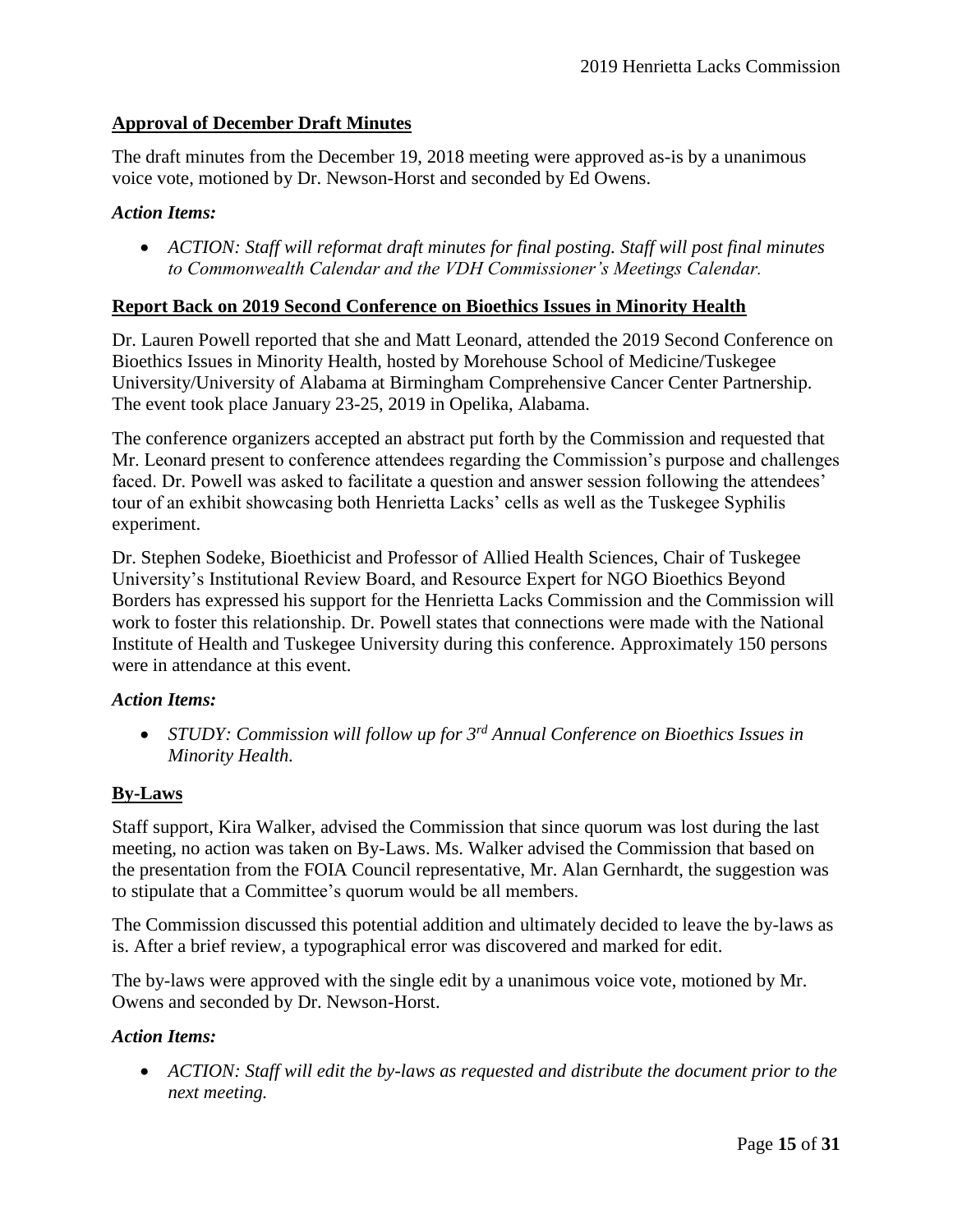#### **Committee Reports**

#### **Communication Committee (Commissioners Johnson, Lacks-Whye & Newson-Horst)**

With the departure of Mr. Leonard, Ms. Johnson will serve on the Communications Committee.

The Committee is working on a series of human interest pieces. The current communications plan states the first piece will discuss the Lacks Family's commitment to the work of the Commission, the second piece will report milestones achieved, and the third piece will be a call for support from the public.

The Committee provided a list of eight speaking engagements where the Commission was or will be featured between October 2018 and March 2019. Upcoming events include a NPR interview for Women's History Month on March 20 and a panel discussion on March 27.

The Committee reported that two Commissioners are requested to participate in an upcoming podcast interview. The Chair stated that the Chair, Vice Chair, Mr. Studley, and Mr. Owens are all available and Dr. Newson-Horst should reach out to schedule.

#### *Action Items:*

 *PLANNING: Dr. Newson-Horst will contact identified Commissioners for scheduling to participate in podcast.* 

The Committee reported that the Halifax Strategic Initiatives presented by the Strategic Planning Steering Committee includes the support of the Henrietta Lacks Commission initiative. IT was agreed that the Commission should coordinate to present before the Strategic Planning Steering Committee.

#### *Action Items:*

- *ACTION: The Committee will develop a standard template for presentations.*
- *PLANNING: Committee will coordinate with Staff for development or transmittal of any logos/graphics.*

The Chair thanked the Committee for its efforts and requested that these efforts be mirrored in the Halifax region. Suggestions were presented to use local universities, higher education centers, and community colleges as an initial point for communications efforts in the Halifax region.

#### *Action Items:*

 *ACTION: All Commissioners are requested to send local communication opportunities, contacts, or organizations to the Communications Committee.* 

The elevator speech provided by Hope Harris-Gayles, SVHEC Associate Director of Communication and Outreach was presented and discussed. One minor edit is requested. The elevator speech was approved by a unanimous voice vote, motioned by Dr. Simon-Owens and seconded by Mr. Studley. The Commission would like to extend its gratitude and appreciation to Hope Gayles for her efforts.

#### *Action Items:*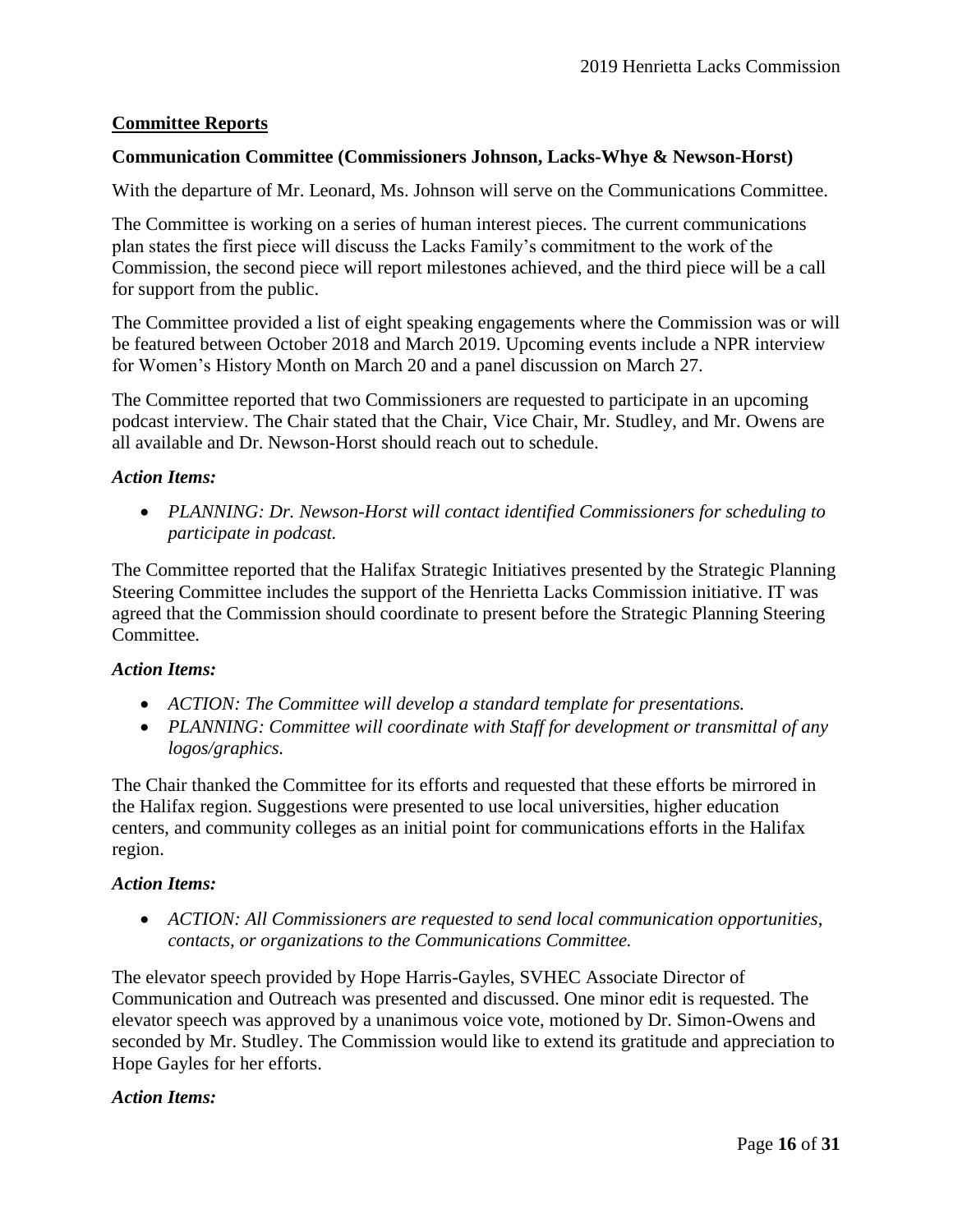*ACTION: Staff will make the requested edits to the elevator speech and disseminate to staff prior to the next meeting.* 

#### **Legal and Funding Committee (Commissioners Owens, Stanley & Studley)**

The Committee reported they have researched potential fiduciary agents and discovered conflict of interest restrictions for those agents investigated. Further investigation for a fiduciary agent will be conducted by the Committee and Chair.

#### *Action Items:*

- *STUDY: Further investigation for fiduciary agent will be conducted by Mr. Studley and the Chair.*
- *STUDY: Mr. Owens will work with Sen. Stanley to provide advice regarding 501c3 development.*
- *STUDY: Sen. Stanley will assist in identifying potential organizations for donation of seed money.*
- *PLANNING: Committee will coordinate to develop proposal letter for seed money donations.*

#### **Advisory Council (Commissioners Cowan, Edmunds & Simon-Owens)**

The Committee reviewed the working table being utilized to identify potential members of the Advisory Council.

#### *Action Items*:

- *STUDY: Ms. Johnson will work to identify potential candidates for facilities expertise.*
- *STUDY: Mr. Owens, Mr. Studley, and Chair will work to identify a private sector attorney specializing in intellectual property/patent law.*
- *ACTION: The Chair will provide the contact information for a local attorney who might be of assistance in identifying intellectual property/patent law candidates.*

The Committee reviewed the framework document to be utilized to explain the relationship between the Commission and Advisory Committee members. The Committee discussed the addition of a statement noting that Advisory Committee members will receive no remuneration for their posting. The Chair stated that this notice should be given verbally as well.

Commissioners are asked to be aware that they will be expected to contact their assigned advisory committee candidate(s) to gauge their interest and willingness to participate. A timeline for contact will be provided by the Committee following this meeting. The suggestion was brought forth to mail a letter to candidates explaining intent and providing background of the Commission prior to calling candidates.

The suggested work flow for items surrounding the development and recruitment of the Advisory Committee is as follows:

- 1. Develop 501c3 or secure a fiduciary agent.
- 2. Publish website.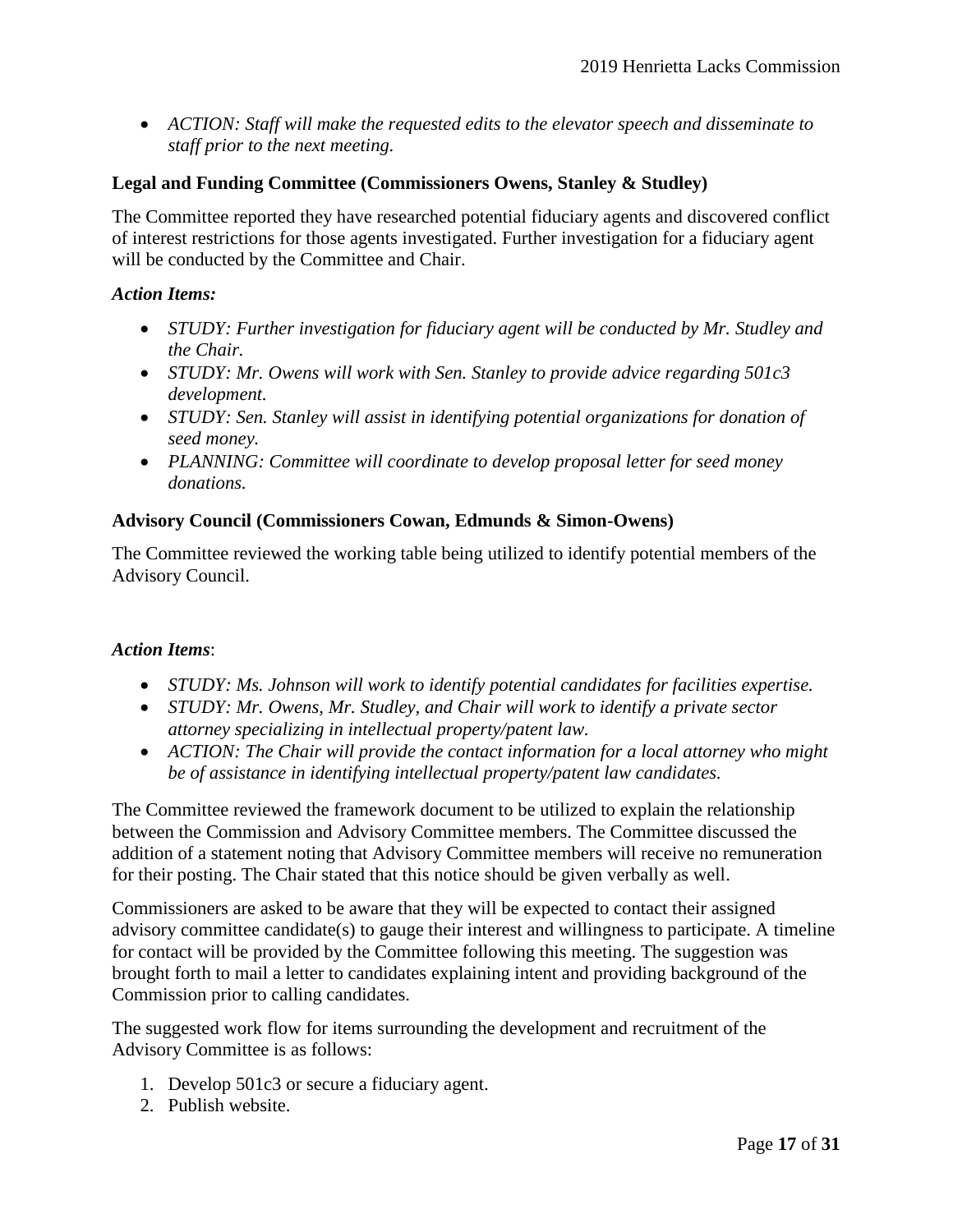- 3. Develop form letter.
- 4. Begin seeking donations and recruitment for Advisory Committee.

#### *Action Items*:

- *ACTION: The Vice Chair will edit the framework to include no remuneration will be provided to Advisory Committee members.*
- *PLANNING: Staff and Vice Chair will meet to discuss talking points for Advisory Committee pitch, a plan of action and associated timeline, as well as a form letter for use by Commissioners to contact candidates.*
- *PLANNING: Letterhead requires development. Committee will coordinate with Staff to relay needs.*
- *ACTION: Staff will advise VDH leadership and government officials as needed about the development of an Advisory Committee.*
- *PLANNING: Ms. Johnson will send website link for Commissioner review and approval. All Commissioners will send notes no later than Friday, March 22, 2019.*

#### **New Business**

#### **Program Director position**

The Program Director position has been posted and will close on March 30, 2019. Qualified applicants are encouraged to apply through Premier Staffing Service's portal and notify staff or Commissioners of their application for internal tracking purposes. This position will provide administrative support to the Commission while acting as an ambassador for the Commission to community partners.

The job posting can be found here: [http://premierstaffingsource-careers.s3-website-us-east-](http://premierstaffingsource-careers.s3-website-us-east-1.amazonaws.com/%23/jobs/9440)[1.amazonaws.com/#/jobs/9440](http://premierstaffingsource-careers.s3-website-us-east-1.amazonaws.com/%23/jobs/9440)

#### **Event Planning**

The Commission discussed planning a 2019 Symposium in the Halifax area to celebrate the oneyear anniversary of the Henrietta Lacks Commission. The focus will be to ensure the region understands what the Henrietta Lacks Life Sciences Center will be, to attract support, and to introduce the Commission to the regional population. Suggestions were brought forth to include participation from previous winners of the Henrietta Lacks Legacy Group Annual Essay and Video Competition.

#### *Action Items:*

 *PLANNING: The Chair and Vice Chair will coordinate with Commissioners individually for their assistance in planning efforts.* 

The Commission discussed planning an event for August 2020 to celebrate 100 years of Henrietta Lacks. This event may compliment events from the Henrietta Lacks Legacy Group. An event to be hosted in Southern Virginia was discussed and agreed upon for September 2019, commemorating the one-year anniversary of the Commission's first meeting. The event would be multi-faceted, possibly a day event for school-aged attendees and an evening event for the adult popular, i.e., symposium or forum.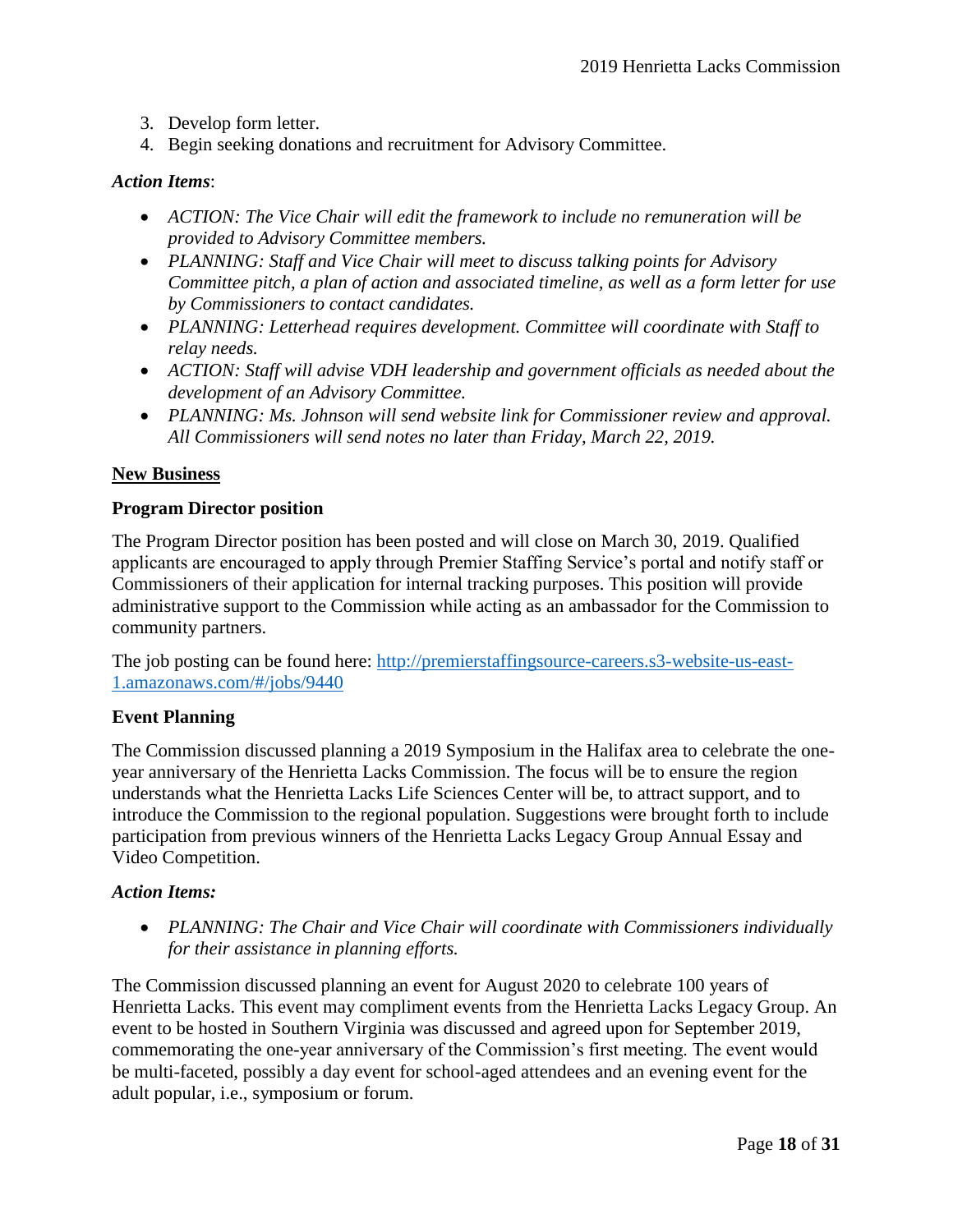The Commission received an invitation to present to LEAD Virginia on May 18, 2019.

Rev. Chandler stated that the Atlanta Medical Association is interested in supporting the Commission. The contact information for representatives will be shared with the Chair.

#### **Next Meeting Date**

The next meeting will take place during the regularly scheduled quarterly window, in June 2019. The date is pending the response and availability of Commissioners based on a Doodle poll.

#### *Action Items:*

- *Staff will send out a Doodle Poll to determine staff availability for the meeting. Options provided will be:*
	- o *Monday – Friday, 9 a.m. – 5 p.m., June 16-29.*

#### **Adjournment**

The meeting was adjourned at 2:05 p.m.

Meeting minutes recorded by Kira Walker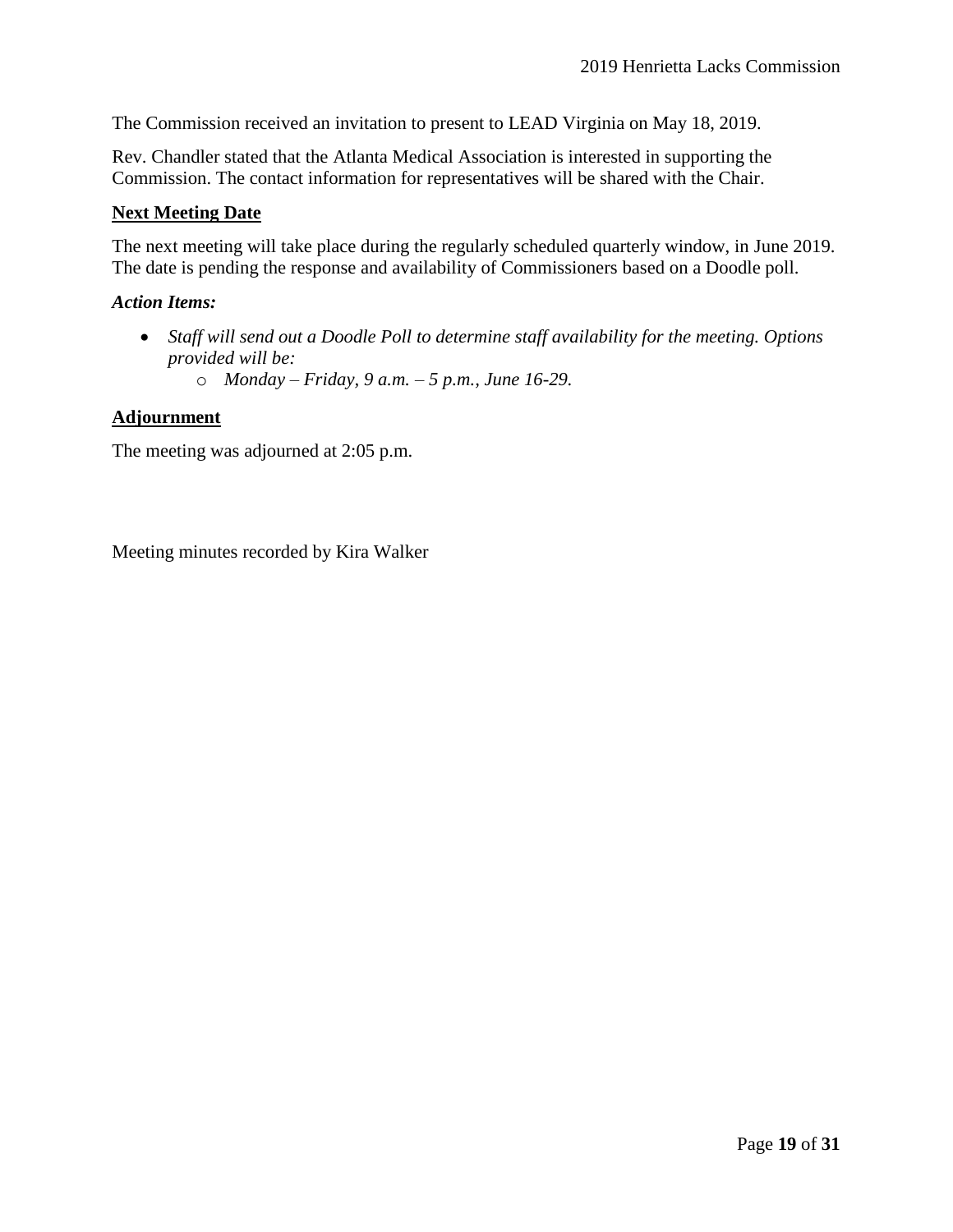# **Appendix B**



# HENRIETTA LACKS COMMISSION

<span id="page-19-0"></span>Chair, Mattie Cowan **Sen. Example 20 Sen. William Stanley, Jr.** Newson-Borston Chair, Mattie Cowan Stanley, Jr. 2011 Vice Chair, Dr. Nettie Simon-Owens **Del. James Edmunds, II** Netties Annual Mercian Chair, Nettie Simon-Owens and Del. James Edmunds, II

Jeri Lacks-Whye Hon. Ed Owens Jason Studley

**Henrietta Lacks Commission Minutes Wednesday, June 26, 2019 – 12:00 p.m. Halifax Industrial Development Authority 1100 Confroy Dr, South Boston, Virginia 24592**

**Members present:** Mattie Cowan, Dr. Nettie Simon-Owens, Sen. Stanley, Jr., Dr. Adele Newson-Horst, Kristy Johnson, and Ed Owens

**Members absent:** Del. James Edmunds, Jeri Lacks-Whye, Jason Studley

**VDH staff present:** Dr. Lauren Powell, Director of the Office of Health Equity; Jasmine Smith, Danville YHELI Program Administrator

**Others present:** Servant Courtney Speed, President of the Henrietta Lacks Legacy Group; Charity Howell, Outreach Representative for U.S. Senator Mark R. Warner; Lawrence Lacks, son of Mrs. Henrietta Lacks; Veronica Lacks, granddaughter of Lawrence Lacks; Richard Crouse, Assistant to Senator Stanley.

# **Call to Order**

Ms. Cowan, hereafter, "the Chair" called the meeting of the Henrietta Lacks Commission, hereafter, "Commission", to order at 12:00 p.m.

# **Determination of Quorum**

A quorum was confirmed with six of nine members present.

# **Approval of Agenda**

After the additions of 7b; Henrietta Lacks Legacy Week, 7c; 100<sup>th</sup> Anniversary Discussion, 7d; Henrietta Lacks Documentary Discussion, and 7e; LEAD Virginia Contacts, the agenda was approved unanimously by a voice vote, motioned by Dr. Nettie Simon-Owens and seconded by Ed Owens.

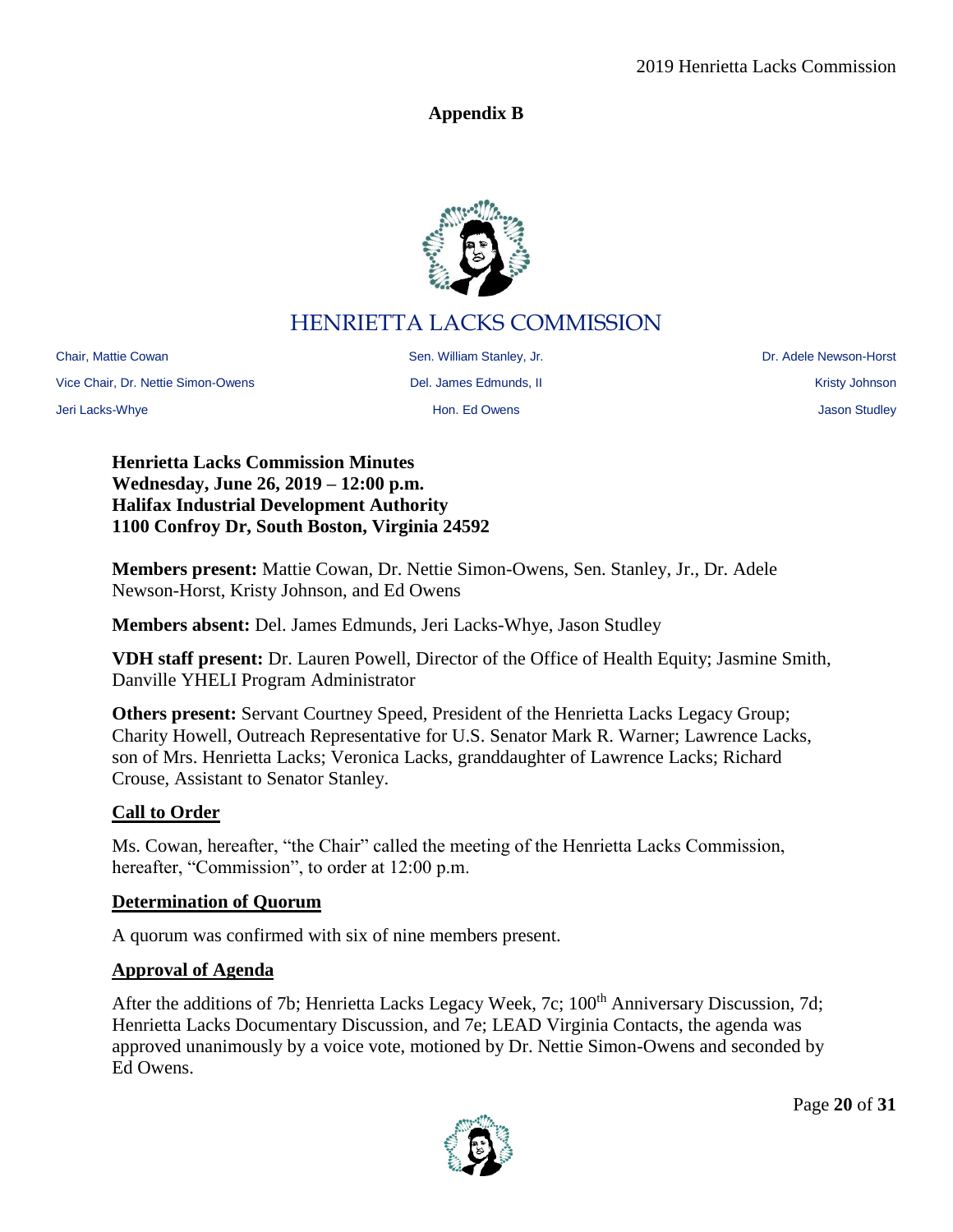# **Approval of March Draft Minutes**

The draft minutes from the March 19, 2019 meeting were approved, with a typographical edit, by a unanimous voice vote, motioned by Dr. Adele Newson-Horst, and seconded by Kristy Johnson.

#### *Action Items:*

 *ACTION: Staff will reformat draft minutes for final posting. Staff will post final minutes to Commonwealth Calendar and the VDH Commissioner's Meetings Calendar.* 

#### **Old Business**

#### **Program Director Position**

Dr. Lauren Powell reported that financial support within the agency is the current need for the Henrietta Lacks Commission new hire. The new hire would have to be exclusively dedicated to the Commission. There is currently a job description and the request has been elevated within the agency. Dr. Lauren Powell hopes to have a new hire by the next quarterly meeting.

A question was posed by the Chair, Mattie Cowan, to Senator Stanley that asked if there was anything that the Commission can do to get funding for the position. Senator Stanley noted that the Commission will need a budget amendment. The Commission can also seek out grants for funding for the new hire.

#### **Report Back on 2019 Second Conference on Bioethics Issues in Minority Health**

Dr. Lauren Powell reported that she has not heard confirmation of a third conference as of yet, however, she has been in contact with Dr. Stephen Sodeke to work with him on expanding the abstract into a short manuscript. The manuscript will not be based on scientific research, but instead on the proceedings from the conference and the discussion regarding the abstract that was submitted by the Commission.

There were some minor edits received from the Journal for Healthcare of the Poor and Underserved. The suggested edits were made and submitted. Dr. Lauren Powell will report back on this as updates are received.

### **By-Laws**

The by-laws were approved at the March 19, 2019 meeting with the single edit by a unanimous voice vote, motioned by Mr. Owens and seconded by Dr. Newson-Horst.

#### **Committee Reports**

### **Communication Committee (Commissioners Johnson, Lacks-Whye & Newson-Horst)**

LEAD Virginia contacted the Henrietta Lacks Commission and requested a presenter for their visit to Halifax County. A contact sheet of LEAD Virginia participants who expressed interest in volunteering their professional talents to assist with the work of the Commission. The contact sheet was provided to each Commission member.

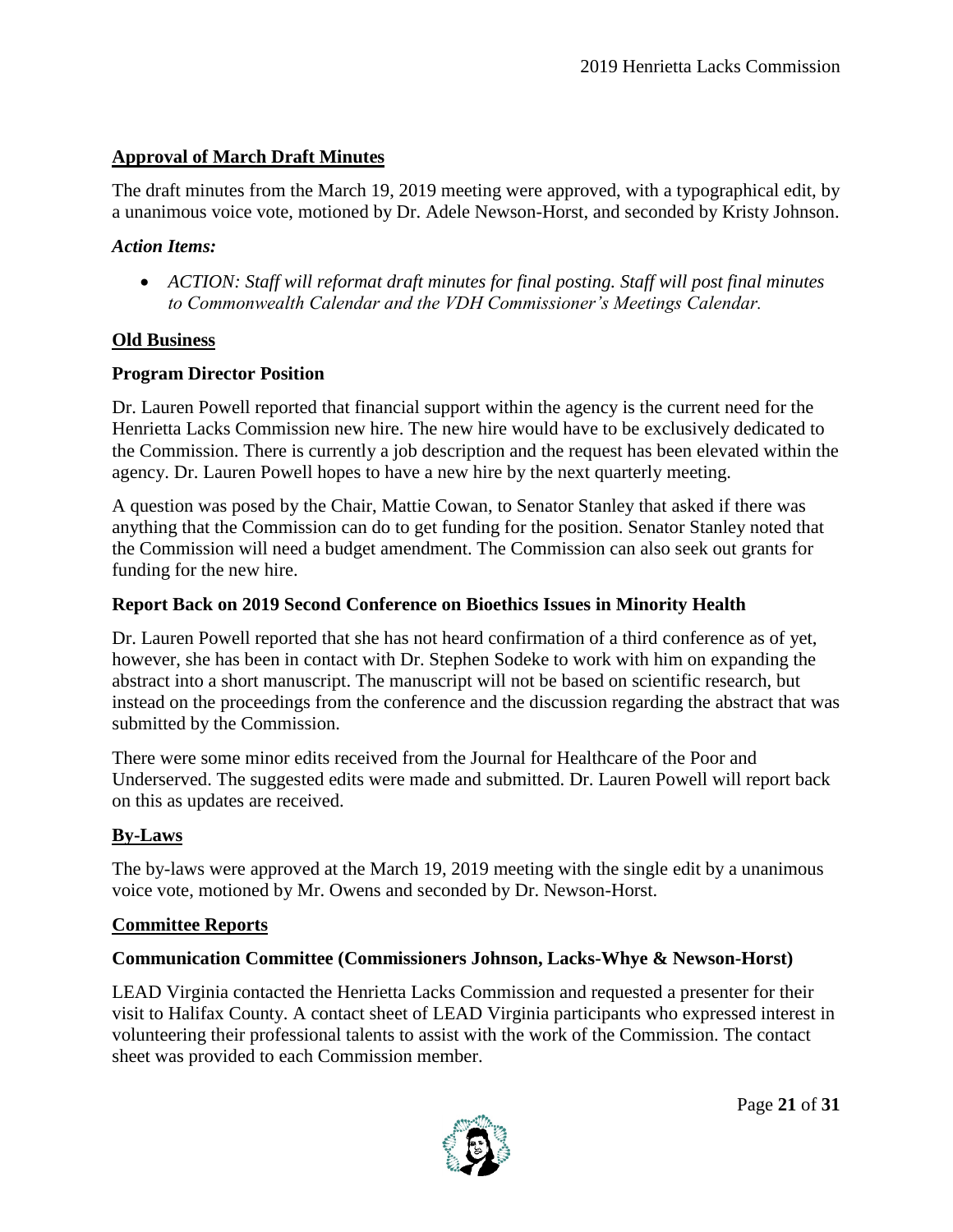### *Action Items:*

- *ACTION: The Communications Committee will complete a write up on the LEAD Virginia presentation to be included on the webpage.*
- *ACTION: Following the June 26, 2019 meeting, the Commission will look over the contacts given and contact LEAD Virginia participants on any matters they can be of assistance with surrounding the Henrietta Lacks Commission*

## **Legal and Funding Committee (Commissioners Owens, Stanley, & Studley)**

Committee member, Ed Owens made a few comments and asked Sen. Stanley to provide updates on the forms needed to establish a 501C3 foundation. Sen. Stanley gave the Chair, Mattie Cowan a paper copy of the partially completed articles of incorporation, prepared by his staff. The Henrietta Lacks Foundation Inc., was reported to be an available name and was reserved in the instance that the Commission choses to go forth with this name. It was agreed that the preferred name of a new 501C3 entity will be The Henrietta Lacks Life Sciences Center Foundation, Inc.

Committee member, Sen. Stanley reported that the Commission and the Foundation are to be known as two separate entities.

### *Action Items:*

- *ACTION: The Commission will need to register the Foundation with the Virginia State Incorporation Commission as soon as possible.*
- *ACTION: The Commission will need to complete the donation received form as soon as possible.*
- *ACTION: Sen. Stanley's assistant, Richard Crouse, will send example bylaws to the chair.*
- *ACTION: Sen. Stanley volunteered to be the Authorized Representative on the Application for Recognition of Exemption documents (IRS form 1023) that must be submitted for the creation of the Foundation.*
- *STUDY: The Commission will follow up on the available name options for the Foundation (i.e. the Henrietta Lacks Life Science Center Foundation, Inc.).*
- PLANNING: 1100 Confroy Drive, South Boston, VA 24592 will be used as the physical *location for the Foundation.*

A suggestion was made by Ed Owens to have a Non-Disclosure Agreement (NDA). Dr. Lauren Powell noted that being that the Commission is a public body, a Non-Disclosure Agreement may not be appropriate, however, a NDA may be appropriate for the Foundation. Dr. Simon-Owens shared that it was recommended to her that the Commission consider NDAs to protect the information Commissioners discuss with others during this planning process and in the absence of the Foundation.

# *Action Items:*

 *ACTION: Dr. Lauren Powell will follow up with the Attorney General's Office regarding a Non-Disclosure Agreement.*

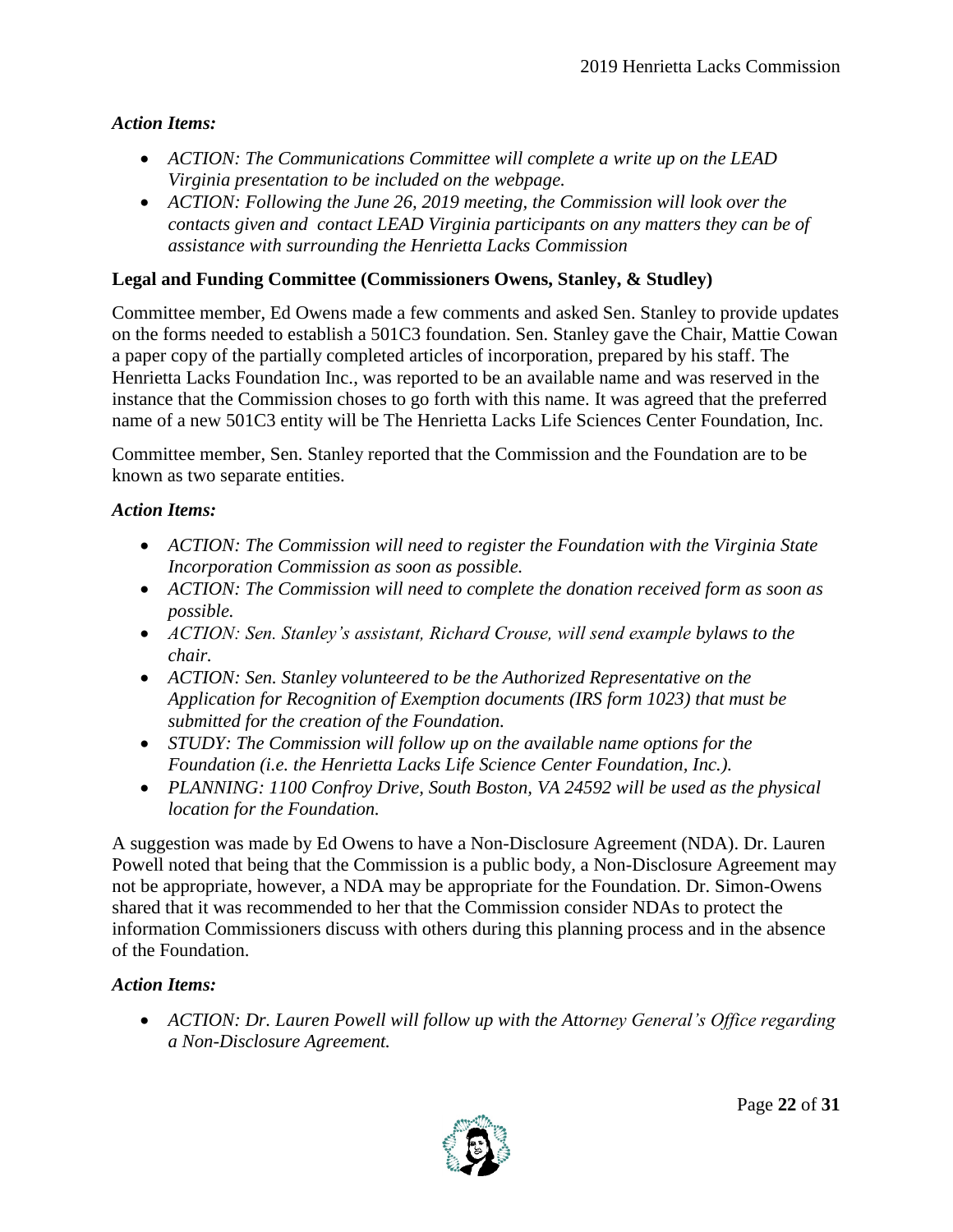## **Advisory Council (Commissioners Simon-Owens, Edmunds, & Stanley)**

Dr. Simon-Owens reported that the draft letter to the proposed Advisory Council members, located in the meeting documents folder, can now be updated with edits based on the information provided at this meeting. Sentiments of appreciation were given to the VDH staff for the creation of the Henrietta Lacks Commission letterhead.

### *Action Items:*

• ACTION: VDH staff will make the necessary edits to the draft letter and send to the *Advisory Council chair.*

# **New Business**

# **Building of the Henrietta Lacks Life Sciences Center**

The Chair, Mattie Cowan, reported that Halifax County recently adopted a new strategic plan which includes the building of the Henrietta Lacks Life Sciences Center as one of the items listed. Halifax County is committed to this and stands behind the Commission. The elevator speech, developed by Mrs. Hope Harris-Gayles (SVHEC communications manager), was used to explain the Commission and its hard work. Positive responses were received on the elevator speech.

# *Action Items:*

• ACTION: There will be reports given at each quarterly meeting with updates on the *building of the Henrietta Lacks Life Sciences Center.* 

# **Henrietta Lacks Portrait and Dedications**

The Ambrose Kennedy Park will be dedicated as the Henrietta Lacks Educational Park.

# **Henrietta Lacks Legacy Week**

The Chair, Mattie Cowan, reported that the Commission wishes to have Henrietta Lacks Legacy Week in the month of October. This will be a week-long event that will work to shed light on the contributions and impact that Henrietta Lacks had in science and technology, as well as to the ongoing work of the Commission and her connection to Halifax County, VA.

A suggestion was made to have a Health Disparities Fair that consists of screenings, vital signs, community engagement, and education.

A suggestion was made to have a Henrietta Lacks Legacy Day created during the school year that is dedicated to education and essay projects surrounding Henrietta Lacks. Black History Month and Women's History month were the two suggested timeframes for this. Sen. Stanley stated that the New College University can be used to host an event in Martinsville, VA.

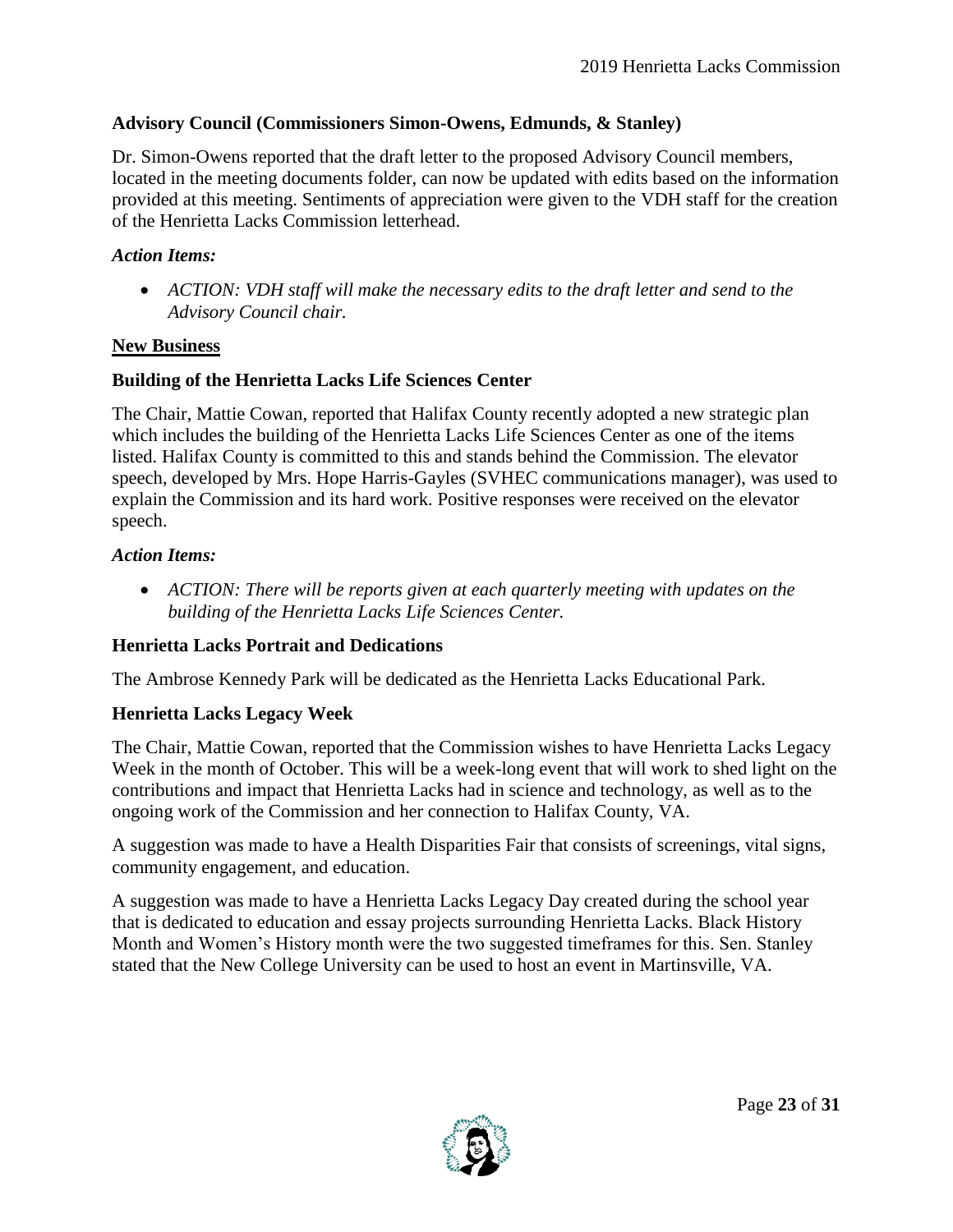### *Action Items:*

- *STUDY: VDH staff will gather information for the Henrietta Lacks Legacy Week in the month of October and will report back.*
- *ACTION: A conference call will be set up to go over this information within the coming weeks.*
- *PLANNING: The Commission agreed on the week of October 20th – 26th and planning will begin.*

# **100th Birthday of Henrietta Lacks**

Dr. Newson-Horst reported that NPR would like to know what the Commission is planning to do for the 100<sup>th</sup> birthday. The Chair, Mattie Cowan reported the interest of completing a documentary. The documentary will consist of 25-30 minutes discussing who Henrietta Lacks is and her contributions.

Due to a documentary already being worked on by some Lacks family members, there was a discussion on collaborating on this, rather than creating a new documentary.

### *Action Items:*

- *STUDY: Research and inquiries will be done on the potential collaboration for a documentary and information will be reported back at the next quarterly meeting.*
- *ACTION: Dr. Newson-Horst will take planning for the 100th birthday celebration to the Communications Committee and is the point person matter. Reports will be given at the conference call and the next quarterly meeting.*

# **Virginia State Baptist Usher's Union Advertisement**

The Chair, Mattie Cowan has reported that she is a member of the Virginia State Baptists Usher's Union and plans to purchase a one-page ad for the journal being created for the  $60<sup>th</sup>$ anniversary of the Virginia State Baptist Usher's Union that will highlight Henrietta Lacks.

### *Action Items:*

 *ACTION: Dr. Newson-Horst and VDH staff will put together the full page ad surrounding Henrietta Lacks and the Commission.*

# **Next Meeting Date**

The next meeting will take place during the regularly scheduled quarterly window, in September 2019. The date is pending the response and availability of Commissioners based on a Doodle poll.

### *Action Items:*

*ACTION: Staff will send out a Doodle Poll to determine staff availability for the meeting.*

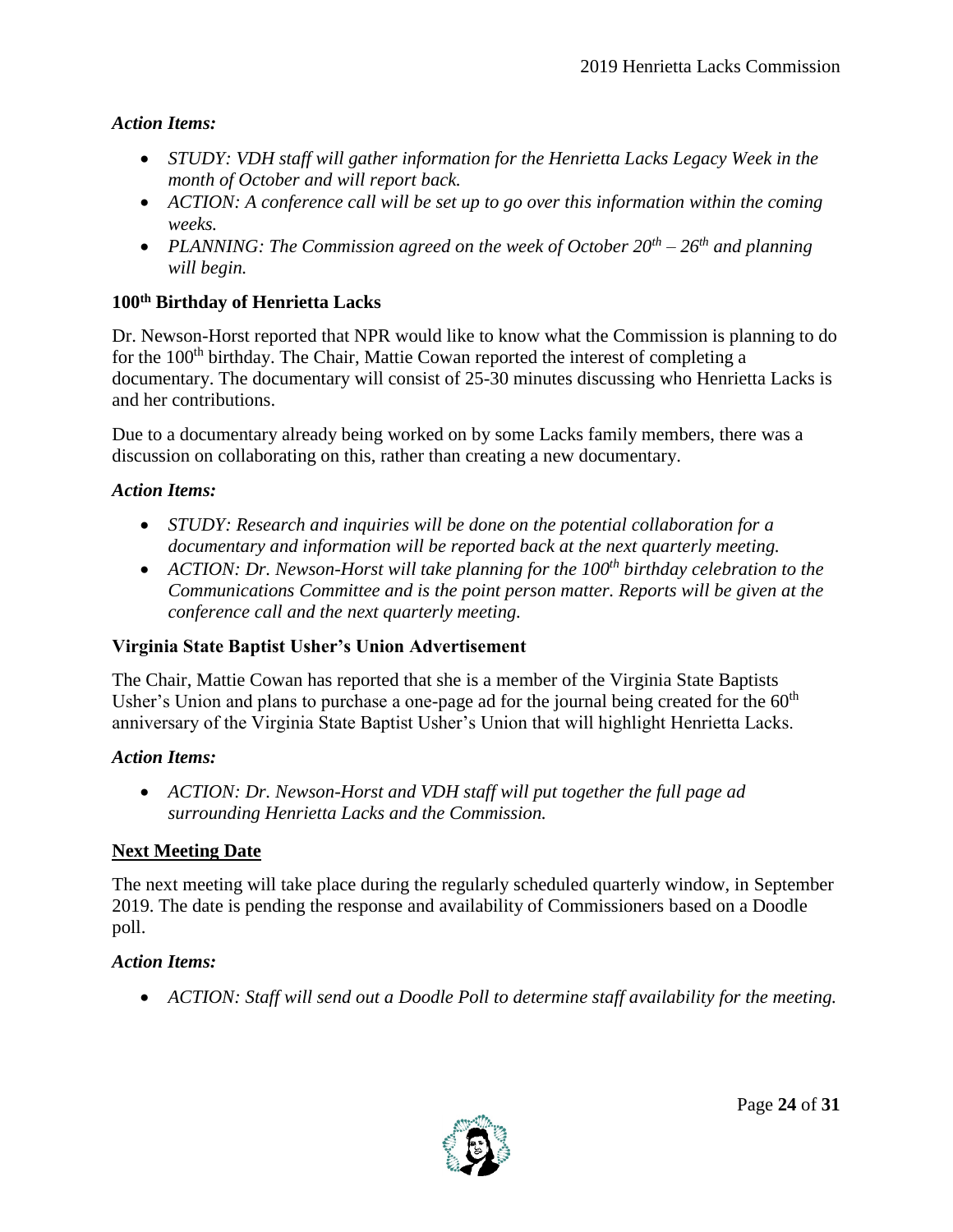# **Adjournment**

The meeting was adjourned at 2:12 p.m.

Meeting minutes recorded by Jasmine Smith.

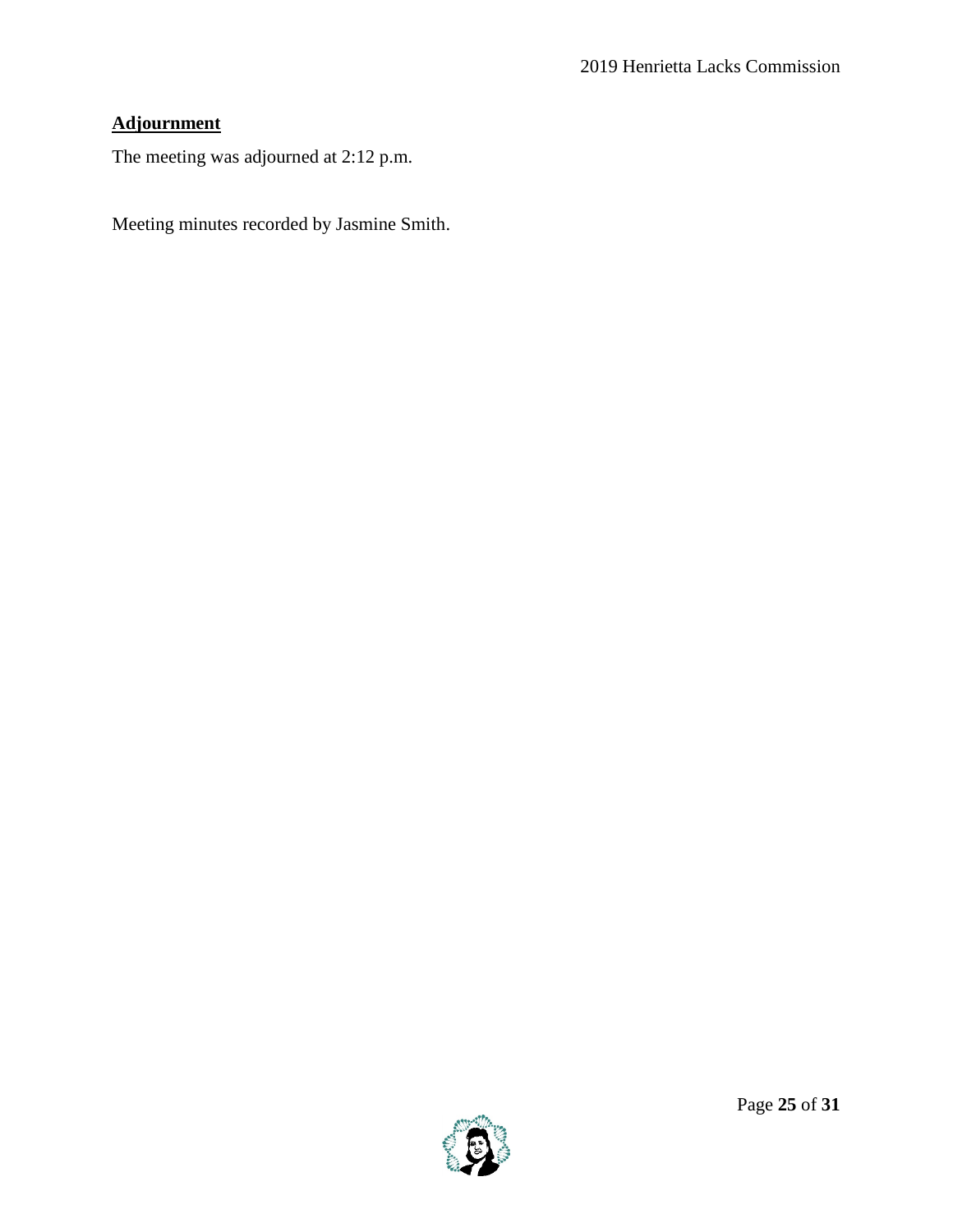# **Appendix C**



# HENRIETTA LACKS COMMISSION

<span id="page-25-0"></span>Chair, Mattie Cowan Sen. William Stanley, Jr. Sen. William Stanley, Jr. Sen. 2016. Nulliam Stanley, Jr. 2016. Dr. Adele Newson-Horst Vice Chair, Dr. Nettie Simon-Owens **Del. James Edmunds, II** Brian Brown Brian Brown Jeri Lacks-Whye Hon. Ed Owens Jason Studley

**Henrietta Lacks Commission Minutes Monday, September 23, 2019 – 12:00 p.m. Halifax Industrial Development Authority 1100 Confroy Dr, South Boston, Virginia 24592**

**Members present:** Mattie Cowan, Dr. Simon-Owens, Dr. Adele Newson-Horst, Brian Brown, and Jeri Lacks-Whye

**Members absent:** Del. James Edmunds, Jason Studley, Sen. Stanley, Jr., and Ed Owens

**VDH staff present:** Dr. Lauren Powell, Director of the Office of Health Equity; Jasmine Smith, Executive Administrator

**Others present:** Sable K. Nelson, Director of the Division of Multicultural Health and Community Engagement; Kristy Johnson, Deputy Director for the Halifax County Industrial Development Authoirty (IDA); Reverend Alfred Chandler, Pastor of St. Matthews Baptist Church (Clover, VA).

### **Call to Order**

Ms. Cowan, hereafter, "the Chair" called the meeting of the Henrietta Lacks Commission, hereafter, "Commission", to order at 12:00 p.m.

### **Determination of Quorum**

A quorum was confirmed with five of nine members present.

### **Approval of Agenda**

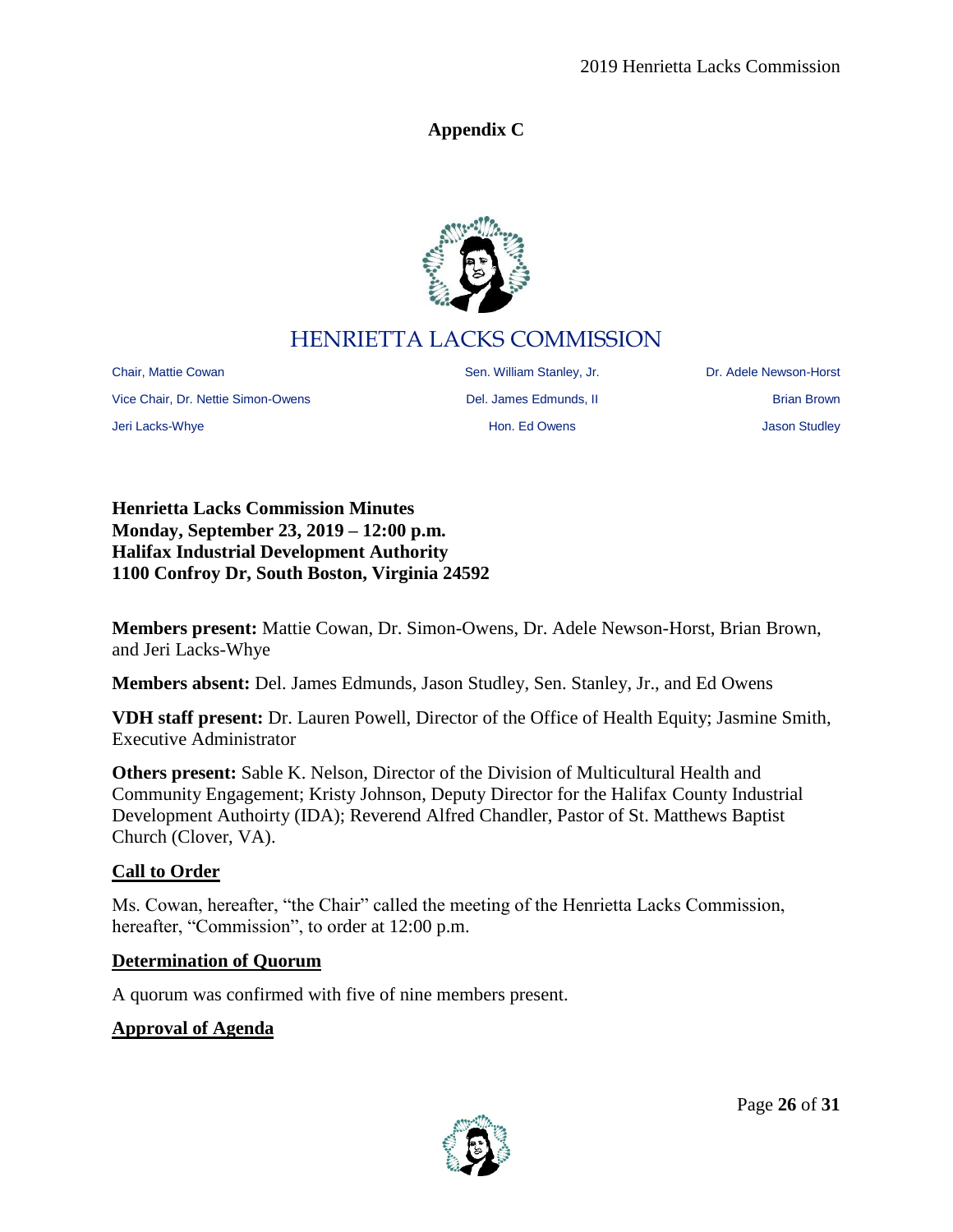The agenda was approved unanimously by a voice vote, motioned by Dr. Newsonhorst and seconded by Brian Brown.

## **New Appointments**

The Henrietta Lacks Commission welcomed, Brian Brown, recently hired as the Halifax County IDA Executive Director and will now serve as the IDA representative on the Commission, the position held by interim director Kristy Johnson.

### *Action Items:*

 *VDH staff will include Brian Brown on the Contact Roster for the Henrietta Lacks Commission, and the Henrietta Lacks Commission Letterhead.*

### **Approval of June Draft Minutes**

After the discussion of various points for clarification, and a motion by Dr. Simon-Owens, seconded by Jeri Lacks-Whye for a correction on page four of six, the draft minutes from the June 26, 2019 meeting were approved, by a unanimous voice vote, motioned by the Chair, and seconded by Dr. Simon Owens.

### *Action Items:*

 *ACTION: Staff will reformat draft minutes for final posting. Staff will post final minutes to Commonwealth Calendar and the VDH Commissioner's Meetings Calendar.* 

### **Old Business**

### **Program Director Position**

Dr. Lauren Powell reported that a budget amendment was completed for the Program Director position, for specific funding towards the line item for administrative support. This amendment will go up for review to the Secretary's office and the Governor's office. Dr. Powell made the Commission aware that funding from the budget amendment will not go into effect until July 2020.

During the waiting period for the funding to go into effect, Dr. Powell has spoken with Virginia Department of Health leadership, including the Commissioner, and received a commitment from the agency to receive funding support for this position in the interim. VDH staff has a job description, as well as a budgeted amount towards payment for this position in place.

Due to the timeline of the Commission, the Chair reported that she and Dr. Simon-Owens plan to meet with senior leadership (I prefer this to higher-ups) to express the importance and need for this position, as it pertains to the Commission's success. Dr. Powell has expressed that if the need for VDH staff presence in this meeting is present, VDH staff will plan to attend.

### *Action Items:*

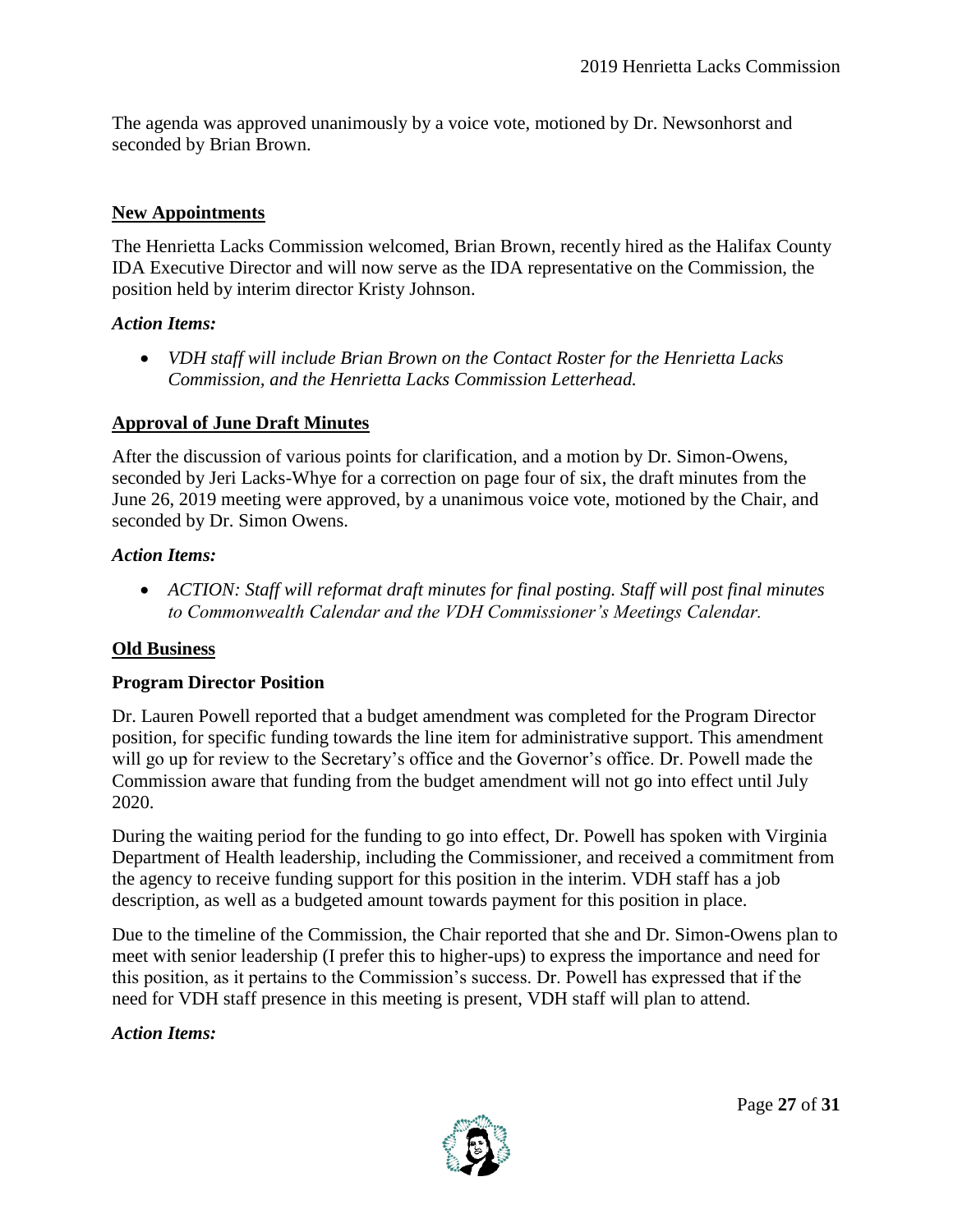- *ACTION: VDH staff will proceed with contacting a contracting agency to fill the position.*
- *ACTION: VDH staff will have someone in place by the end of the 2019 year.*

# **Committee Reports**

**Communication Committee (Commissioners Johnson, Lacks-Whye & Newson-Horst)** Brian Brown agreed that Kristy Johnson continue to work with the Communication Committee.

Dr. Newson-Horst reported that the Henrietta Lacks Commission Mission Statement, "To plan and execute activities to promote national and regional awareness of the Commission and its activities," has received approval by the Chair.

The Communications Committee will create three (3) human interest features, relevant to the Commission, with plans for the features to go nationally. These features are 1) the Lacks family's commitment to the work of the Commission; 2) the milestones achieved by the Commission; 3) a general call for support of the Commission.

### *Action Items:*

 *ACTION: The communications committee will have the three (3) features completed and given to the Chair, upon committee approval.*

The Communications Committee reported that Jeri Lacks-Whye and Dr. Newson-Horst met with Heidi from Howard University in regards to a podcast. Heidi stated that the Commission has not yet completed any tasks that can be highlighted within a podcast. At the point to which we have tasks to report, Heidi will contact the Chair and Jason Studley for completion of a podcast.

Dr. Newson-Horst reported on the production of the tri-fold brochure. The brochure shared was a draft and the floor was opened for review and edits.

### *Action Items:*

- *The Communications Committee will place a professional, and all-inclusive, picture on the brochure. This will include either individual headshots or a full group picture.*
- *Kristy Johnson will assist the committee with acquiring the photos of the Commission.*
- *The Communications Committee will include a call for action, mission, and plan to achieve the mission within the brochure.*
- *The Communications Committee will ask Hope Harris-Gayles for design guidance on committee correspondence and within the brochure.*
- *The Communications Committee will decrease the verbiage amount and font size within the brochure.*

A suggestion was made for the Commission to have a social media platform in order to better spread the work of the Commission. The Commission has agreed that social media will be managed by VDH staff.

### *Action Items:*

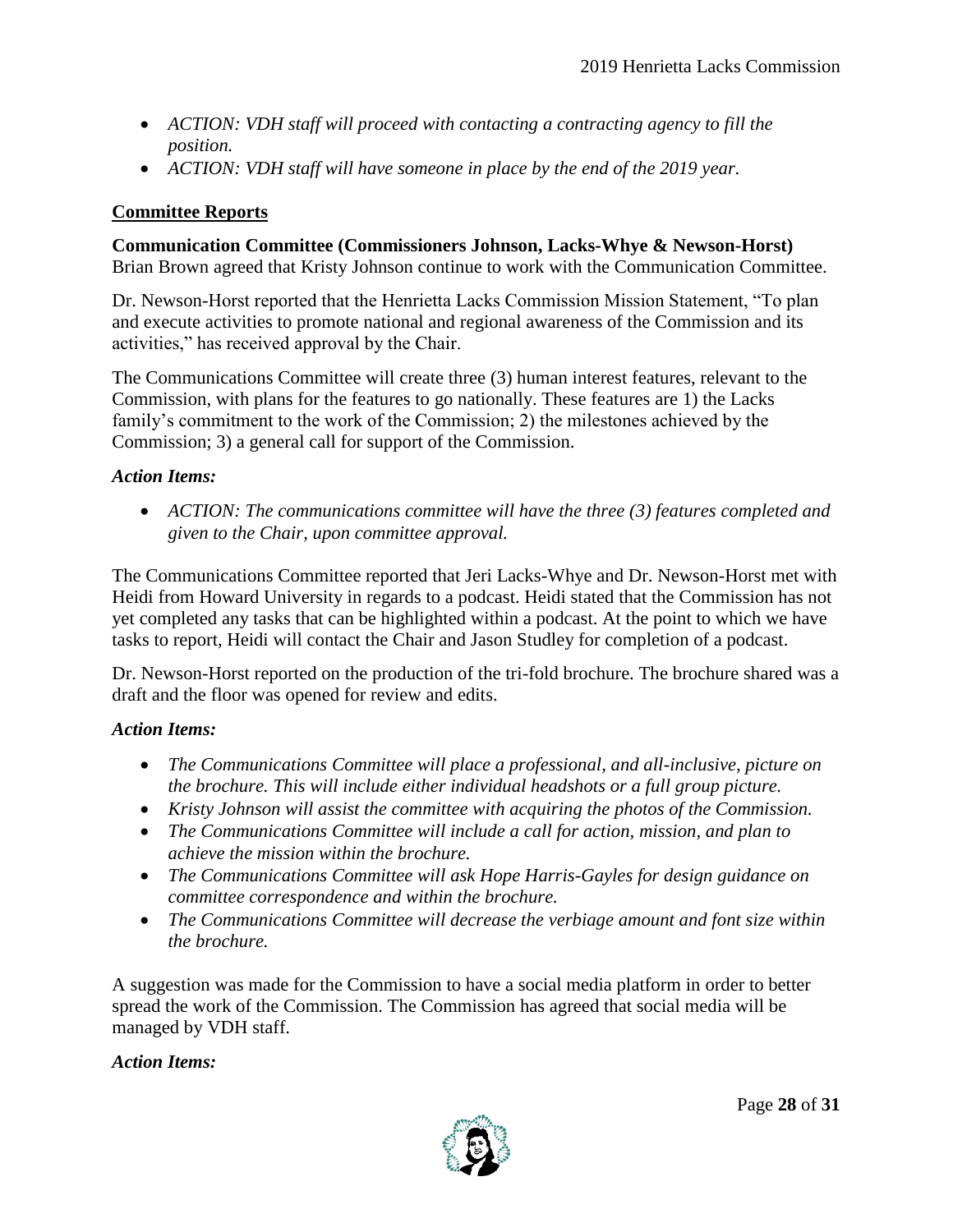- *VDH staff will send out a poll to the Commission of options for the HLC social media handle by September 27, 2019.*
- *VDH will create and manage the Commission's social media accounts, until the Program Director position is filled.*

## **Legal and Funding Committee (Commissioners Owens, Sen. Stanley, Jr., & Studley)**

Dr. Simon-Owens reported, on behalf of the Legal and Funding Committee, in regards to her work on the completion of the 501C3. Dr. Simon-Owens reported that the process of completing the application and information, shared with the Commission by Sen. Stanley, Jr. at the June meeting, has been started. With the assistance from Attorney James Taylor, the Chair and Dr. Simon-Owens spent time completing this and are now awaiting the review and edits from Attorney Taylor before submission. By-Laws were also required to be developed, as well as the submission of paperwork to the Commonwealth of Virginia, to which Dr. Simon-Owens and the Chair are working to complete.

# **Advisory Council (Commissioners Simon-Owens, Edmunds, & Sen. Stanley, Jr.)**

Dr. Simon-Owens followed up on her report from the June meeting on the contact information from LEAD Virginia. Individuals from LEAD Virginia have continued to express their interest and excitement in the work on the commission and are eager to know if there are tasks that they can do to help the Commission.

### *Action Items:*

 *ACTION: VDH staff will mail the approved advisory letter to those on the Advisory Committee list by October 15, 2019. Contact should be made by October 30, 2019.* 

Dr. Simon-Owens posed the question on whether the Chair would like for Dr. Simon-Owens to reach out to the LEAD VA contacts, to see if any of the individuals are interested in the Commission presenting in their communities. The Chair agreed to this question as posed.

### *Action Items:*

 *ACTION: Dr. Simon-Owens will reach out to the LEAD VA contacts and report back on this matter.*

### **New Business**

# **Henrietta Lacks Legacy Week**

Due to the short time frame for planning, the Commission has agreed to cancel the 2019 Henrietta Lacks Legacy Week in order to produce a well-planned event in the future. Discussion began for the 2020 year, with a possible combining of the  $100<sup>th</sup>$  Birthday Celebration and the Legacy Week.

### *Action Items:*

 *ACTION: A retraction will be made for the Henrietta Lacks Legacy Week Proclamation from the Governor's Office.*



Page **29** of **31**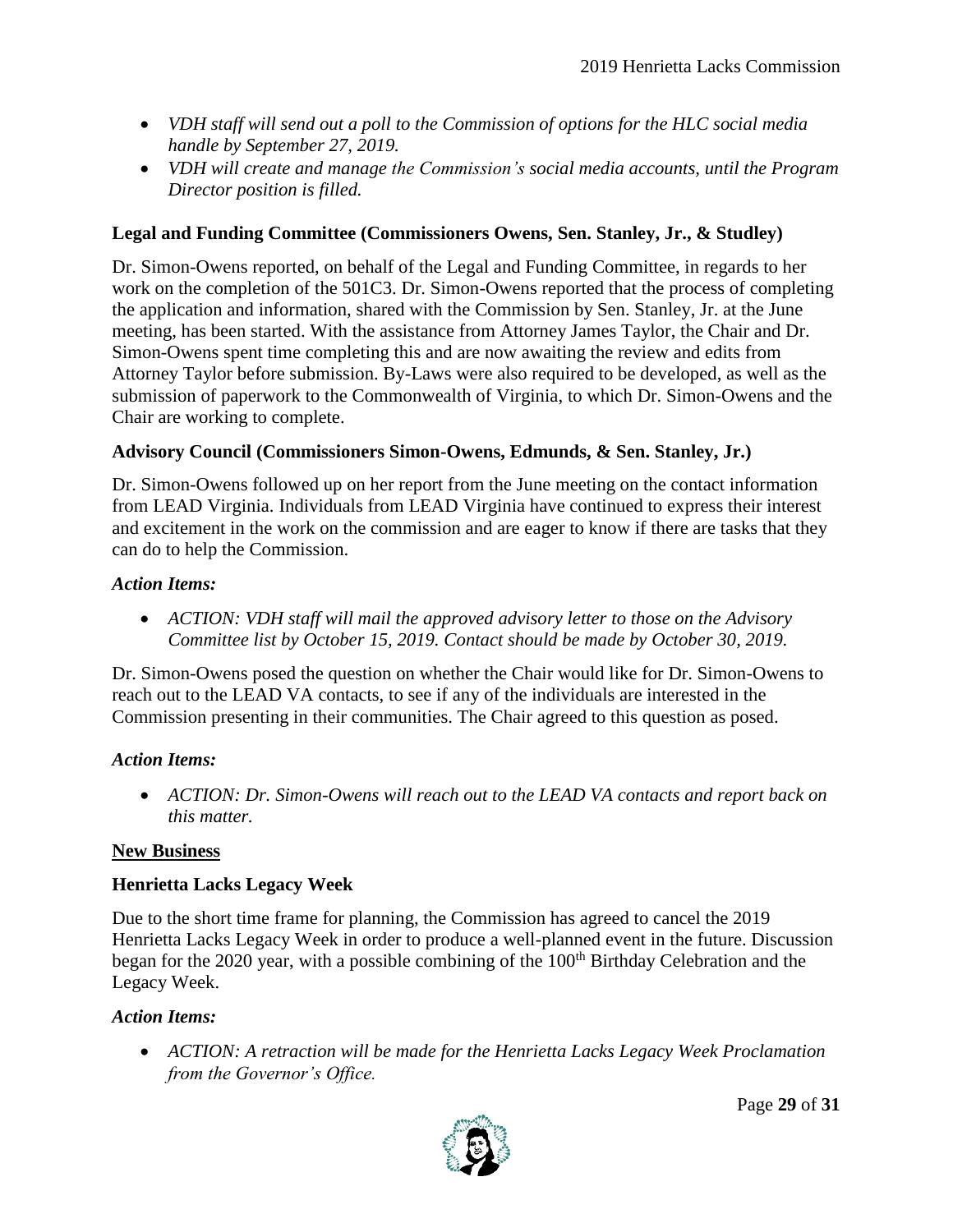Brian Brown made a suggestion to have a week of community service across the region, in honor of Henrietta Lacks, in collaboration with the Ministerial Alliance. The Commission agreed on this idea and the Chair has asked Brian Brown, and Reverend Chandler, to work with Dr. Newson-Horst on the planning of these events.

# **100th Birthday Celebration of Henrietta Lacks**

Dr. Newson-Horst reported on the proposal for the Henrietta Lacks 100<sup>th</sup> Birthday Celebration. The proposal is to "Involve and enlighten the Halifax Community on the work of the Commission." The prospective title for this will be the *Henrietta Lacks 100th Birthday Observance: A Community Celebration of Life.* The goal will be to celebrate Henrietta Lacks' life, and those within the area that her cells have helped. A major activity for this event will be to honor three local individuals who have benefited from the treatments developed from HELA cells. Dr. Newson-Horst reported that the planned venue will be The Berry Hill Resort and Conference Center, in South Boston, VA. The Chair stated that an alternate location for the event is The Prizery, in South Boston, VA. The change in venues was agreed upon by the Chair and Dr. Newson-Horst.

Reverend Chandler stated to also highlight the community connections with Henrietta Lacks. These would include her burial, and the connection with the local church, school, and any living relatives. A suggestion was also made to create a map that can be provided to point individuals in the direction of these highlighted points of connection.

Through further discussion of the celebration, the Commission agreed on the event taking place around her birthday, during a date and time that will not conflict with other events that are being planned by Mr. David Lacks.

### *Action Items:*

 *PLANNING: The Henrietta Lacks 100th Anniversary Planning Committee will have its first conference call on October 15th to begin strategic planning for the celebration. A date will be determined during this call.*

Dr. Newson-Horst posed the question regarding the Henrietta Lacks documentary. The Chair reiterated the discussion from the June meeting, stating that the Lacks family has discussed the possibility of a documentary. The Commission does not wish to conflict with plans that are already in place, however, the Commission would be a part of this documentary, should this be asked of them.

# *Action Items:*

 *Jeri Lacks-Whye will reach out to the rest of the Lacks family to confirm the development or possibility of a documentary.*

# **Journal of Health Care for the Poor and Underserved**

Dr. Powell gave an update on the publication submission, pertaining to the Bioethics Research Conference, held in January, attended by Dr. Powell and former Commissioner Matt Leonard.